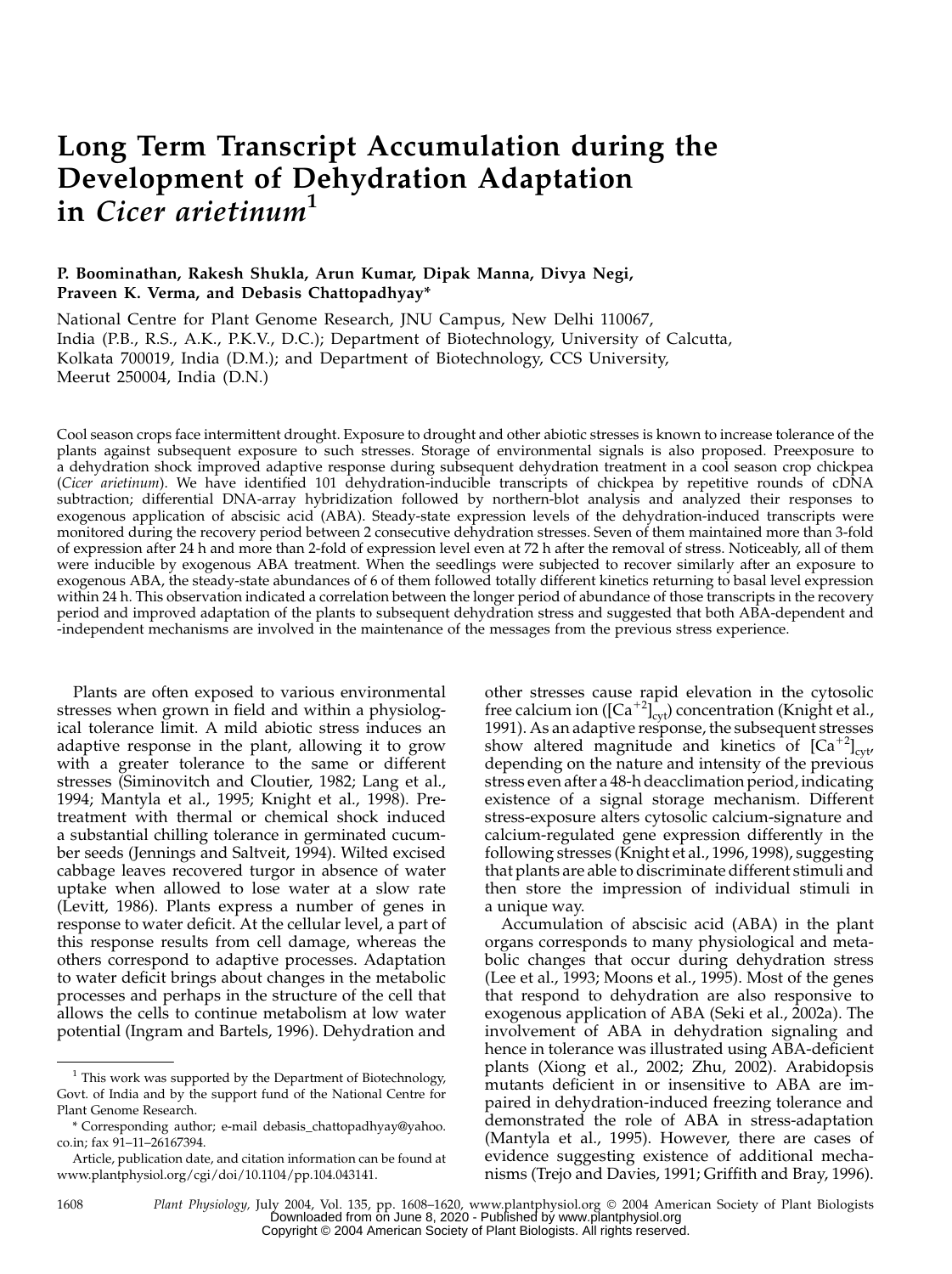Drought-induced accumulation of endogenous ABA does not correspond to drought-tolerance in sunflower (Helianthus annuus) or drought-induced development of freezing tolerance in Arabidopsis (Lang et al., 1994; Cellier et al., 1998).

We have observed an improved dehydrationtolerance in chickpea (Cicer arietinum) seedlings preexposed to dehydration shock, even when a recovery phase was allowed between two subsequent stresses. This observation was in accordance with the hypothesis that experiences of previous encounters with stress define the response to the following stresses (Knight et al., 1998). Studies with RNA synthesis inhibitors have suggested an important role of transcription regulatory mechanisms in the long-term memory consolidation in animal systems (Andrews, 1980; Korzus, 2003). We have identified 101 dehydrationinducible genes in chickpea and analyzed their responses to exogenous application of ABA. In order to detect any long-term impression of a stress on gene expression after the removal of the stress, we followed the steady-state expression of those transcripts at 2 different time points during the recovery period using nylon filter arrays. We have detected that some of the transcripts maintained their expression levels more than 2-fold compared to unstressed condition even after 24 h of recovery phase. We have carefully checked, by northern analysis, the expression level of some of the selected transcripts that maintain high expression during recovery after the dehydration shock. In this paper we report a correlation between the long term abundance of some of the dehydrationinducible transcripts after the removal of stress and adaptation to subsequent stress in chickpea seedlings.

# RESULTS

#### Dehydration Stress and Relative Water Content

For dehydration-shock experiments, stressed and control seedlings were sampled at the same time to avoid diurnal variation. The control seedlings were removed similarly from the soil and immediately planted in the same pot and kept under the same condition as the stressed samples to normalize the shock due to uprooting and changes in the environment. During this treatment relative water content (RWC) of the stressed leaves decreased from about 80% to about 55% after 5 h of dehydration and wilted, whereas the same for the unstressed samples did not change. RWC of the samples treated with ABA did not change appreciably in the period of treatment (not shown). To test their tolerance to the indicated condition, some of the plants were replanted in watered soil after 5 h of stress, returned to normal growth condition, and observed for a week. All of them recovered turgor within 4 h and resumed growth with the development of new leaves (not shown). RWC in this period returned to about 74% (average) after 5 h and became about 81% (average) after 24 h of replantation. For

recovery, all the samples (control, dehydrated, and ABA treated) were replanted in the same pot containing water-saturated soil to maintain equal soil moisture content. After 24 h of recovery, all of themwere subjected to a second dehydration as before. Again RWC of the leaf samples were determined at different time points as a measure of stress-adaptation as it (RWC) accounts for osmotic adjustment, which is considered as one of the most important mechanisms of plants for adaptation in water-limited environment (Turner, 1986; Munns, 1988). The control samples, as expected, continued to lose water reaching to 61.02%  $(\pm 1.41%)$  after 3 h and to 55.95% ( $\pm$ 1.92%) after 5 h of dehydration and wilted. The rate of decrease in RWC for the ABA pretreated plants was much slower  $(67.5\% \mid \pm 1.65\%)$ ) up to 3 h and then quickly reached 59.73% ( $\pm$ 2.02%) after 5 h, showing some degree of tolerance. Some of the lower positioned, matured leaves showed wilting after 5 h. In contrast, the plants, which wilted after 5 h during the first exposure to dehydration, retained turgor throughout the treatment and showed much higher RWC,  $69.24\%$  ( $\pm 1.2\%$ ) and 64.71 ( $\pm$ 1.53%), after 3 and 5 h of dehydration, respectively, compared to the control or ABA pretreated samples (Fig. 1, top).



Figure 1. Top, Effect of preexposure to dehydration or exogenous ABA on the RWC during the subsequent dehydration treatment to chickpea seedlings. RWC of leaves in response to dehydration stress (described in ''Materials and Methods'') at different time points applied 24 h after the end of notreatment (control); pretreatment with dehydration shock (5 h) or 100  $\mu$ M of ABA (5 h). The traces shown are the averages of four replicates (20 fully expanded leaves each) with SEM. Bottom, Accumulation of Pro in response to dehydration in control (as above; white bar) and dehydration pretreated (as above; gray bar) chickpea seedlings.

Plant Physiol. Vol. 135, 2004 1609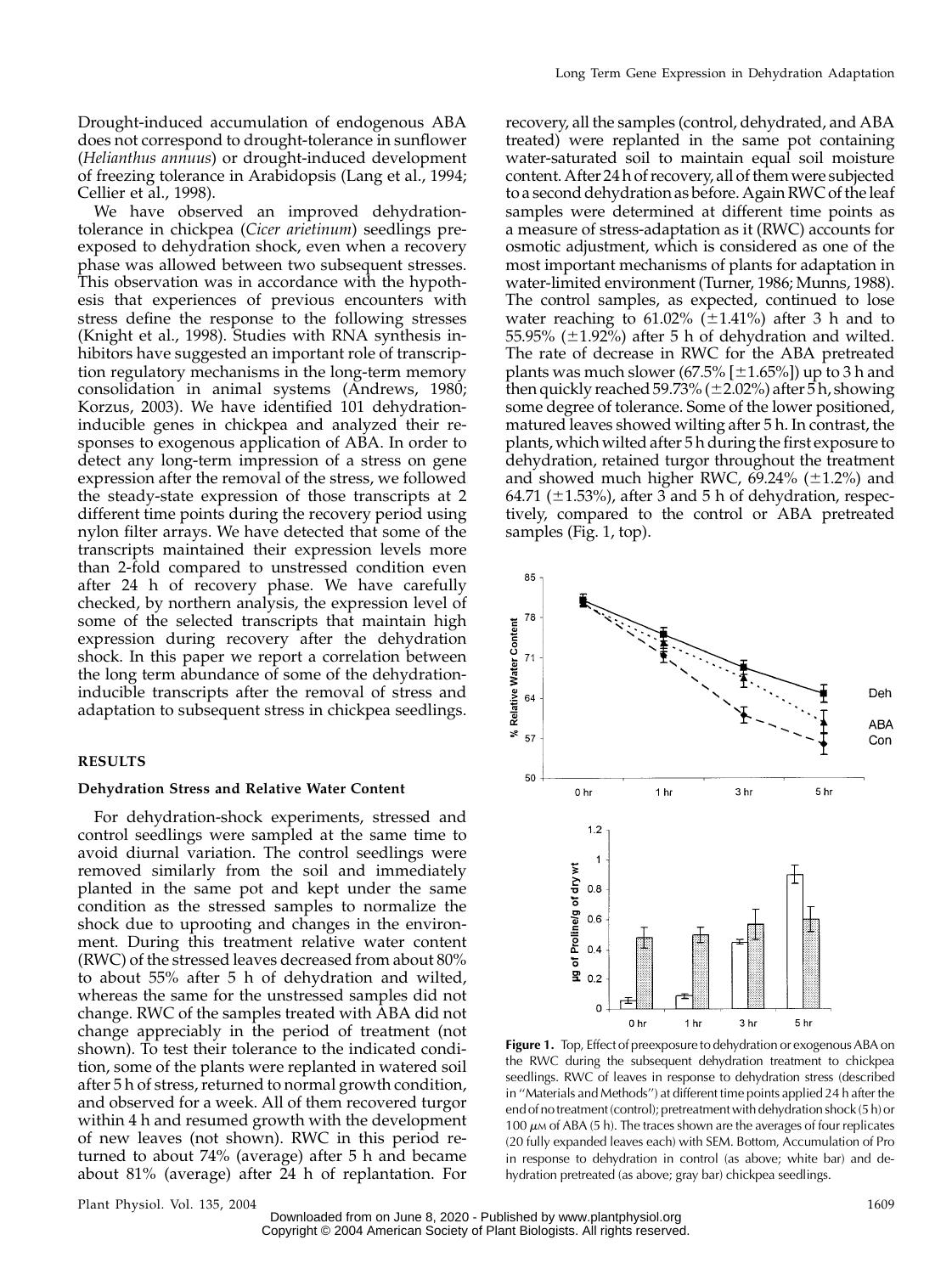Stress-dependent accumulation of Pro has been observed in many plants (Yoshiba et al., 1997). However, the importance of Pro in stress-adaptation is contradictory; its accumulation is considered as one of the indicators of adaptive response (Delauney and Verma, 1993). We have monitored the accumulation of Pro in control and in dehydration pretreated chickpea seedlings during subsequent dehydration treatment. In the control seedlings, Pro started accumulating within 3 h and increased more than 15-fold within 5 h of the treatment. In contrast, the pretreated seedlings showed high constitutive level of Pro (8-fold of the unstressed) from the beginning of subsequent stress and maintained the level throughout the period of stress (Fig. 1, bottom).

#### Identification of Dehydration-Inducible Transcripts

Transcripts accumulated during dehydration stress were identified by a combination of approaches. Sixday-old chickpea seedlings were subjected to dehydration treatment with proper control as mentioned above and sampled at the same time. A subtracted cDNA library was constructed with  $poly(A^+)$  RNA isolated from dehydrated and control seedlings by repetitive rounds of subtractive hybridizations as described in ''Materials and Methods.'' The length of the subtracted cDNA products visibly ranged from 200 bp to 1,200 bp (not shown). The whole library was represented by about 3,000 clones. A population of expression sequence tags (EST) representing dehydration-induced transcripts was identified by screening 1,000 randomly picked clones. PCR amplified cDNAs were spotted in duplicate on nylon membranes in 96-format. Drought-inducible ESTs were identified by differential hybridization with radiolabeled first strand cDNA probes prepared using  $poly(A^+)$  RNA isolated from control and stressed samples (Fig. 2). Each DNA element was tested at least three times with different sets of cDNA probes from three independent dehydration experiments to verify reproducibility. Expression ratio was calculated according to Seki



Figure 2. An example of DNA array hybridization of subtracted cDNA clones immobilized on nylon membrane. Segments of representative identical nylon membranes containing cDNA spots from subtracted cDNA library of chickpea after hybridization with <sup>32</sup>P-labeled cDNA probes prepared from equal amount of  $poly(A^+)$  RNA of control (A) and dehydration treated (5 h; B) seedlings. Arrows indicate actin and NPTII spots.

et al. (2001). Normalized signal intensity of each spot was determined after subtracting the local background intensity. Signals, with at least five times more intensity than that of the negative control (NPTII) in the dehydrated samples, were included in the analysis (about 97%). Effective signal intensities of the spots were calculated by subtracting the normalized intensity of the negative control. Fold induction was presented as the expression ratio (dehydration to unstressed) of each EST to that of actin. Actin transcript level was shown to be unchanged by waterstress and ABA treatment in Arabidopsis (Xiong et al., 1999) and in chickpea (Fig. 3 and not shown).

Fold Induction=

Effective signal intensity in dehydration Effective signal intensity in control ' Intensity of Actin in dehydration Intensity of Actin in control

ESTs (total 377 spots) showing at least 2-fold of induction (average of 3 independent experiments) were selected for sequencing and annotated by BLASTX homology search. There were a number of redundant clones, indicating their abundances in dehydrated sample. Among the most notable are  $\beta$ -amylase (21 clones), myoinositol-1-phosphate synthase (MIPS; 17 clones), albumin (14 clones), leuco anthocyanidine dioxygenase (8 clones), polygalacturonase inhibiting protein (8 clones), 9-cis-epoxycarotenoid dioxygenase (NCED; 6 clones), etc. Different sequences showing highest homology to the same accession number were also registered. Excluding the redundant clones, a list of 101 unique transcripts along with their annotations, average fold inductions, e-values, and SDs are presented in Table I. Most of the induced transcripts were subjected to northernblot analysis to validate the differential dot-blot hybridization results and all of them have shown more than 2-fold of induction. RNA gel analysis of 10 selected ESTs confirming dot-blot data is shown in Figure 3.

# Response of Dehydration-Inducible Transcripts to Exogenous Application of ABA

Dehydration stress resulted in accumulation of ABA in chickpea seedlings within 2 h and continued to accumulate up to 5 h, when the last sample was assayed (1.087  $\mu$ g/g dry weight in control to 13.99  $\mu$ g/g dry weight at 5 h). Similar kinetics and magnitude of ABA accumulation in response to dehydration was reported in another legume crop, cowpea (Vigna unguilata; Iuchi et al., 2000). Majority of the droughtinducible genes are induced by exogenous application of ABA in Arabidopsis (Seki et al., 2002a). Labeled cDNA probes prepared from control and ABA-treated samples were used for differential hybridization. Drought-inducible genes (61 among 101) showed

Downloaded from on June 8, 2020 - Published by [www.plantphysiol.org](http://www.plantphysiol.org) Copyright © 2004 American Society of Plant Biologists. All rights reserved.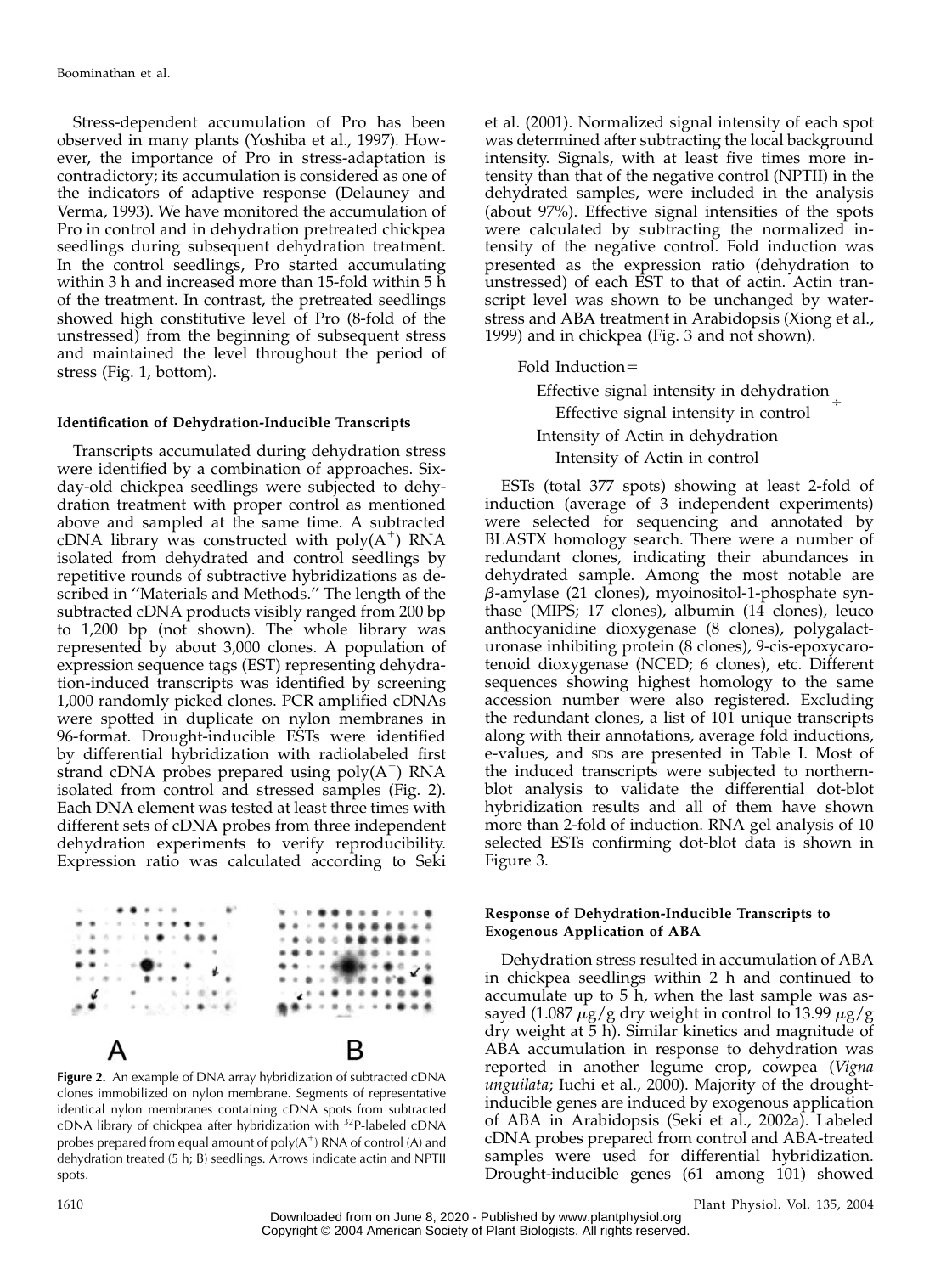

Figure 3. RNA-blot analysis of selected ESTs confirmed increased accumulation of the transcripts as determined by nylon filter array analysis. Twenty micrograms of total RNA isolated from unstressed (Con) and stressed (Deh) chickpea seedlings were analyzed by northern hybridization with  $\alpha^{32}$ P-dCTP labeled probes corresponding to indicated EST clones. A PCR product of chickpea actin cDNA (see "Materials and Methods") was used as internal control and 25S ribosomal RNA was shown as loading control. Annotations assigned by BLASTX homology search were mentioned.

more than 2-fold of induction by exogenous ABA treatment (Table I). We compared our results to a similar report in Arabidopsis (Seki et al., 2002a). Previously reported drought-inducible transcripts totally corroborated ABA-mediated gene expression in Arabidopsis, which indicates that probably similar mechanisms for exogenous ABA mediated response operate in Arabidopsis and chickpea. We have revalidated our results by RNA blots with selected ESTs (not shown).

### Steady-State Abundances of Dehydration-Inducible Transcripts upon Rehydration

A short-term dehydration shock improved tolerance of chickpea seedlings to the subsequent dehydration treatment when 24 h of recovery period was allowed (Fig. 1). We monitored steady-state expression levels of the dehydration-induced transcripts in the recovery period to detect any long-term impression of the previous stress. Nylon filter arrays were used to determine fold expression at 5 and 24 h time points after replantation of the dehydrated plants in watered soil. As controls, we kept untreated plants (same as the control for dehydration) harvested at the same time point. The average expression ratios from two independent experiments are presented as scatter plots (Fig. 4). Accumulation of most of the transcripts was reduced down to less than 2-fold within 5 h of replantation; however, 15 out of 101 transcripts tested showed more than 2-fold of expression in comparison to the corresponding control after 24 h (Table II).

Northern-blot analysis of 6 selected transcripts showed total compliance with the dot-blot data (Table II). Expression of 3 unrelated transcripts, corresponding to chlorophyll a/b-binding protein, Rubisco small subunit, and actin during this period, was unchanged showing that the experimental condition did not cause a global change in transcript abundance (not shown).

We have analyzed by northern blot the expression of 7 transcripts showing more than 3-fold of expression at 24 h time point (Table II). Their expressions were monitored up to 72 h during recovery phase (Fig. 5). Other than CD051303 (myoinositol-1-phosphate synthase) and CD051297 (Dehydrin1), steady-state abundances of all the transcripts gradually decreased in this period. The kinetics of CD051303 were surprising. Its constitutive expression in the control sample was almost undetectable, however, accumulated more than 20-fold upon dehydration (Fig. 3). Upon rehydration, its expression totally diminished to basal level within 5 h, however, again started accumulating and maintained above the basal level up to 72 h (Fig. 5). Two explanations can be given for this unique expression pattern. The rate of degradation of the accumulated transcripts upon rehydration was more than the rate of expression early in the recovery phase and/or expression of a new factor(s) was required for reaccumulation in the latter part. The transcript corresponding to Dehydrin1 (CD051297) continued to express at high level as the dehydrated sample up to 24 h of replantation (Fig. 5). Five other transcripts were accumulated more than 3-fold over the control after 24 h as observed in the nylon filter hybridization (Table II; Fig. 5). Expression levels of 5 of the 7 high expressing transcripts were maintained at above 3-fold even after 72 h when the last sample was harvested (Fig. 5). Longer periods of abundance of these transcripts over the others can be explained by higher intrinsic stability of these mRNAs. Alternatively, preexposure to dehydration may have selectively increased their stabilities or extended the duration of their expression.

Expression of all the seven transcripts mentioned above was inducible by exogenous application of ABA (Table I). To verify whether the characteristic longterm abundance of these transcripts is specific to dehydration or general for any stress, the chickpea seedlings were exposed to 100  $\mu$ M of ABA for 5 h and were allowed to recover as before. Steady-state accumulation of those transcripts in this period was monitored similarly by northern analysis up to 24 h. As expected, all the seven transcripts were accumulated upon exposure to ABA, in some cases accumulated more than that in dehydration treatment (Fig. 5, dotted lines). The transcript CD051303 (MIPS) followed the same kinetics as before. Its steady-state amount decreased abruptly at 5 h and reaccumulated at 24 h time point indicating that an ABA-dependent or a general stress-regulated mechanism is responsible for this unique pattern. Abundance of the rest of the transcripts decreased sharply to reach the basal expression level within 24 h; in some cases within 5 h

Plant Physiol. Vol. 135, 2004 1611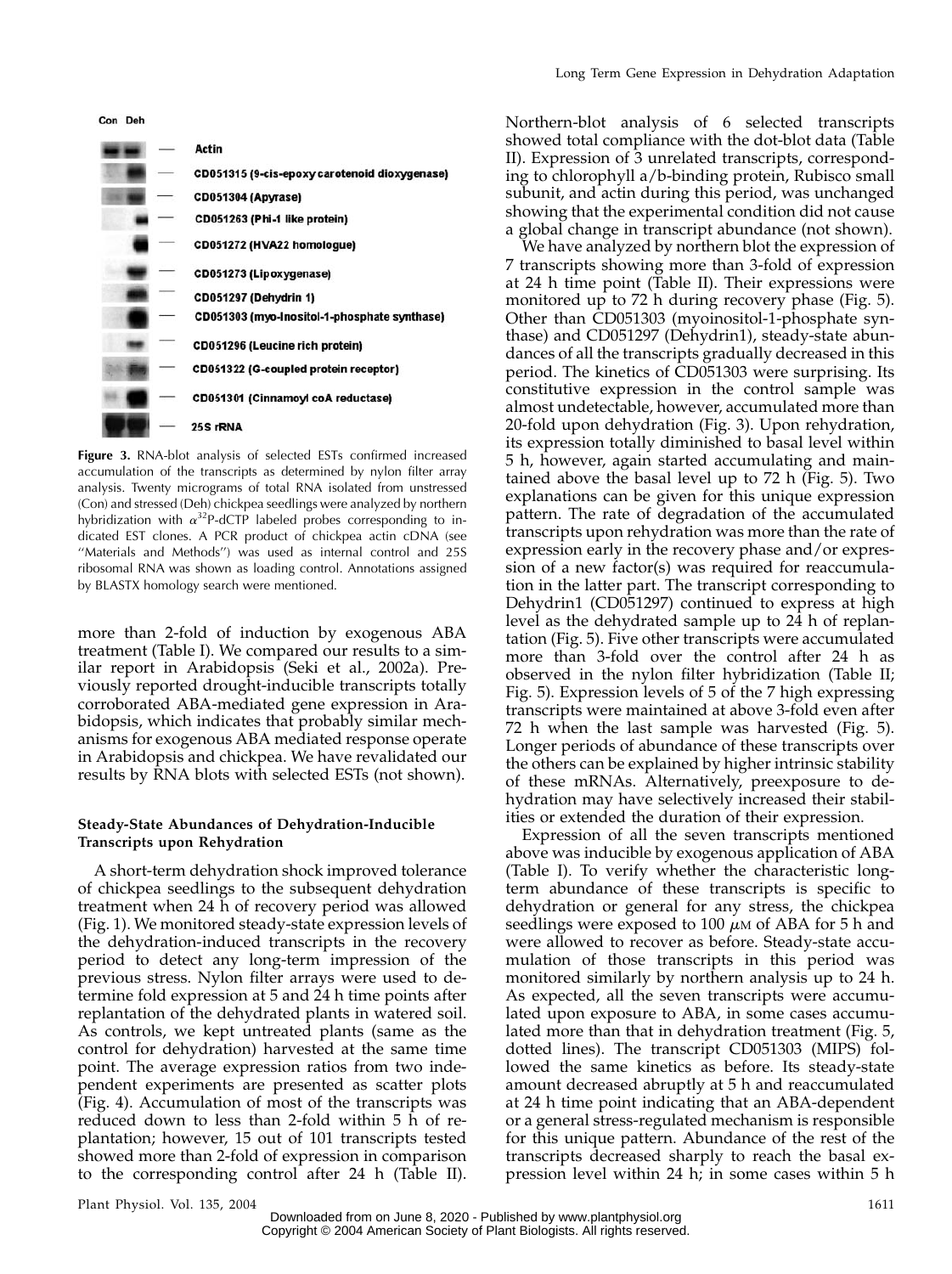# Table I. Up-regulated transcripts in chickpea seedlings in response to dehydration stress (5 h) with the fold-expression values

Standard deviations ( $s$ <sup>+</sup>) are calculated from three independent experiments. Fold-expression values of the transcripts in response to exogenous application of ABA are also presented with sps. The transcripts are listed according to their possible functions.

| Accession No. | GenBank Match         | Annotation                              | E Values | Deh  | SD(±) | ABA  | SD(±) |
|---------------|-----------------------|-----------------------------------------|----------|------|-------|------|-------|
| Metabolism    |                       |                                         |          |      |       |      |       |
| CD051266      | NP_189034.1           | $\beta$ -Amylase                        | 1e-89    | 4.06 | 1.69  | 1.20 | 0.70  |
| CD051265      | NP_199040.1           | Alcohol dehydrogenase                   | $4e-12$  | 7.00 | 4.10  | 1.04 | 1.08  |
| CD051303      | AAK69514.1            | Myoinositol-1-phosphate synthase        | $1e-53$  | 7.32 | 1.44  | 5.33 | 1.32  |
| CD051329      | AAB81011.1            | Asn synthetase (Medicago sativa)        | $1e-36$  | 4.27 | 1.35  | 4.72 | 1.09  |
| CD051345      | CAA09040.1            | Glyceraldehyde 3-phosphate              | $4e-42$  | 2.90 | 0.61  | 3.94 | 1.49  |
|               |                       | dehydrogenase                           |          |      |       |      |       |
| CD051358      | CAA89019.1            | Cobalmine-independent Met               | $4e-12$  | 2.61 | 0.64  | 2.53 | 0.29  |
|               |                       | synthase                                |          |      |       |      |       |
| CD051350      | S68358                | Delta 8 sphingolipid desaturase         | 4e-08    | 2.43 | 0.51  | 2.31 | 0.93  |
| CD051347      | Q9SM59                | Phosphoglucomutase                      | $1e-34$  | 2.36 | 0.34  | 2.50 | 0.14  |
| CD051311      | BAA97584.1            | Rubisco activase                        | $2e-12$  | 2.89 | 0.65  | 1.19 | 0.33  |
| CD051301      | CAC07424              | Cinnamoyl CoA reductase                 | 2e-58    | 6.34 | 1.91  | 4.26 | 1.03  |
| CD051310      | Q01517                | Fru biphophate aldolase 1,              | $1e-48$  | 3.26 | 0.92  | 1.42 | 0.04  |
|               |                       |                                         |          |      |       |      |       |
|               |                       | chloroplast precursor                   |          |      |       |      |       |
| CD051304      | AAK15160.1            | <b>Putative Apyrase</b>                 | 8e-48    | 2.95 | 0.75  | 2.49 | 0.58  |
| CD051352      | NP_1733761            | Very long chain fatty acid              | e-116    | 3.17 | 0.82  | 1.35 | 0.51  |
|               |                       | condensing enzyme CUT1                  |          |      |       | 0.84 |       |
| CD051279      | AAK27718              | ADP-Glc pyrophosphorylase (L1)          | $1e-33$  | 5.50 | 1.98  |      | 0.75  |
| CD051285      | NP_197299.1           | Phosphoribosylanthranilate              | $2e-17$  | 3.41 | 0.82  | 2.63 | 0.79  |
|               |                       | transferase-like protein                |          |      |       |      |       |
| CD051305      | H71447                | Trehalose-6-phosphate                   | $2e-25$  | 2.24 | 0.64  | 2.42 | 0.32  |
|               |                       | synthase homolog                        |          |      |       |      |       |
| CD051278      | BAB11549              | Leucoanthocyandin                       | $2e-36$  | 4.50 | 1.21  | 0.39 | 0.11  |
|               |                       | dioxygenase-like protein                |          |      |       |      |       |
| CD051342      | CAA07519              | Trans-cinnamate-4-monooxygenase         | $e-125$  | 2.93 | 0.66  | 2.35 | 0.69  |
|               | Signal Transduction   |                                         |          |      |       |      |       |
| CD051357      | AAF04915              | IA2                                     | $2e-19$  | 3.87 | 1.22  | 2.72 | 0.90  |
| CD051343      | NP_564584.1           | Putative protein kinase                 | $2e-41$  | 4.01 | 1.34  | 4.55 | 2.12  |
| CF340748      | AAM83095.1            | Ser/Thr protein kinase homolog          | e-111    | 4.84 | 1.03  | 3.97 | 1.77  |
| CD051322      | AAF75794.1            | 7-transmembrane G-protein-coupled       | 2e-65    | 2.80 | 0.60  | 2.36 | 1.19  |
|               |                       | receptor                                |          |      |       |      |       |
| CD051324      | NP_191788.1           | ADP-ribosylation factor-like protein    | $2e-09$  | 2.98 | 0.70  | 0.86 | 0.67  |
| CD051317      | CAA67554.1            | Protein kinase (Trifolium repens)       | $1e-05$  | 3.17 | 0.88  | 0.72 | 0.71  |
| CD051274      | AAM65034              | Putative protein kinase                 | 3e-34    | 2.28 | 0.25  | 6.20 | 2.58  |
| CD051264      | NP_196473.1           | WD repeat protein-like protein          | $4e-26$  | 3.18 | 0.72  | 2.52 | 0.06  |
| CD051312      | AAD17804.1            | Protein phosphatase type 2C             | 1e-84    | 3.12 | 0.71  | 2.49 | 0.44  |
| CD051261      | NP_564656             | Membrane protein                        | $1e-54$  | 4.97 | 1.88  | 9.18 | 4.81  |
| CD051323      | NP_180081.1           | Putative Ser/Thr protein kinase         | 2e-77    | 2.56 | 0.45  | 1.40 | 0.70  |
| CD347670      | NP_201489.1           | Putative Ser/Thr protein kinase         | 2e-54    | 4.44 | 1.44  | 1.36 | 0.56  |
|               | Cellular Organization |                                         |          |      |       |      |       |
| CD051268      | CAB71135.1            | Imbibation protein                      | $2e-38$  | 2.66 | 0.73  | 4.31 | 0.07  |
| CD051271      | O49816                | LEA-1                                   | 6e-16    | 4.04 | 1.63  | 4.24 | 0.06  |
|               |                       | <b>HVA 22</b>                           | 3e-06    | 8.13 | 1.15  |      | 2.57  |
| CD051272      | A48892                |                                         |          |      |       | 7.21 |       |
| CD051277      | P46519                | LEA 14 homolog                          | 5e-18    | 3.70 | 0.87  | 3.15 | 0.07  |
| CD051290      | CAB53509.1            | Histone 2A                              | $2e-22$  | 3.55 | 1.76  | 0.55 | 0.11  |
| CD051297      | AAN77521.1            | Dehydrin1                               | $3e-25$  | 6.24 | 1.96  | 4.30 | 1.58  |
| CD051339      | T09820                | Fiber protein 1 [imported],             | 5e-33    | 2.10 | 0.48  | 2.46 | 0.54  |
|               |                       | upland cotton                           |          |      |       |      |       |
| CD051320      | NP_198008.1           | Chaperonin a-chain-like protein         | 3e-33    | 3.17 | 0.85  | 3.93 | 0.43  |
| CD051326      | O49817                | Late embryogenesis abundant             | 6e-37    | 2.81 | 0.76  | 3.08 | 0.67  |
|               |                       | protein 2                               |          |      |       |      |       |
| CD051288      | AAL02402              | Late embryogenesis abundant             | $4e-31$  | 3.46 | 0.97  | 2.27 | 0.75  |
|               |                       | protein 4                               |          |      |       |      |       |
| CD051295      | AAM61711              | Prolyl-4-hydroxylase, $\alpha$ -subunit | $e-100$  | 3.44 | 1.03  | 2.53 | 1.39  |
|               | Translation           |                                         |          |      |       |      |       |
| CD051286      | AAD28753.1            | 60S ribosomal protein L 37 A            | 1e-46    | 3.28 | 0.77  | 1.45 | 0.56  |
| CD051292      | NP_193053.1           | Ribosomal protein L 13a-like protein    | 2e-30    | 3.40 | 0.99  | 2.38 | 1.04  |
|               |                       |                                         |          |      |       |      |       |

(Table continues on following page.)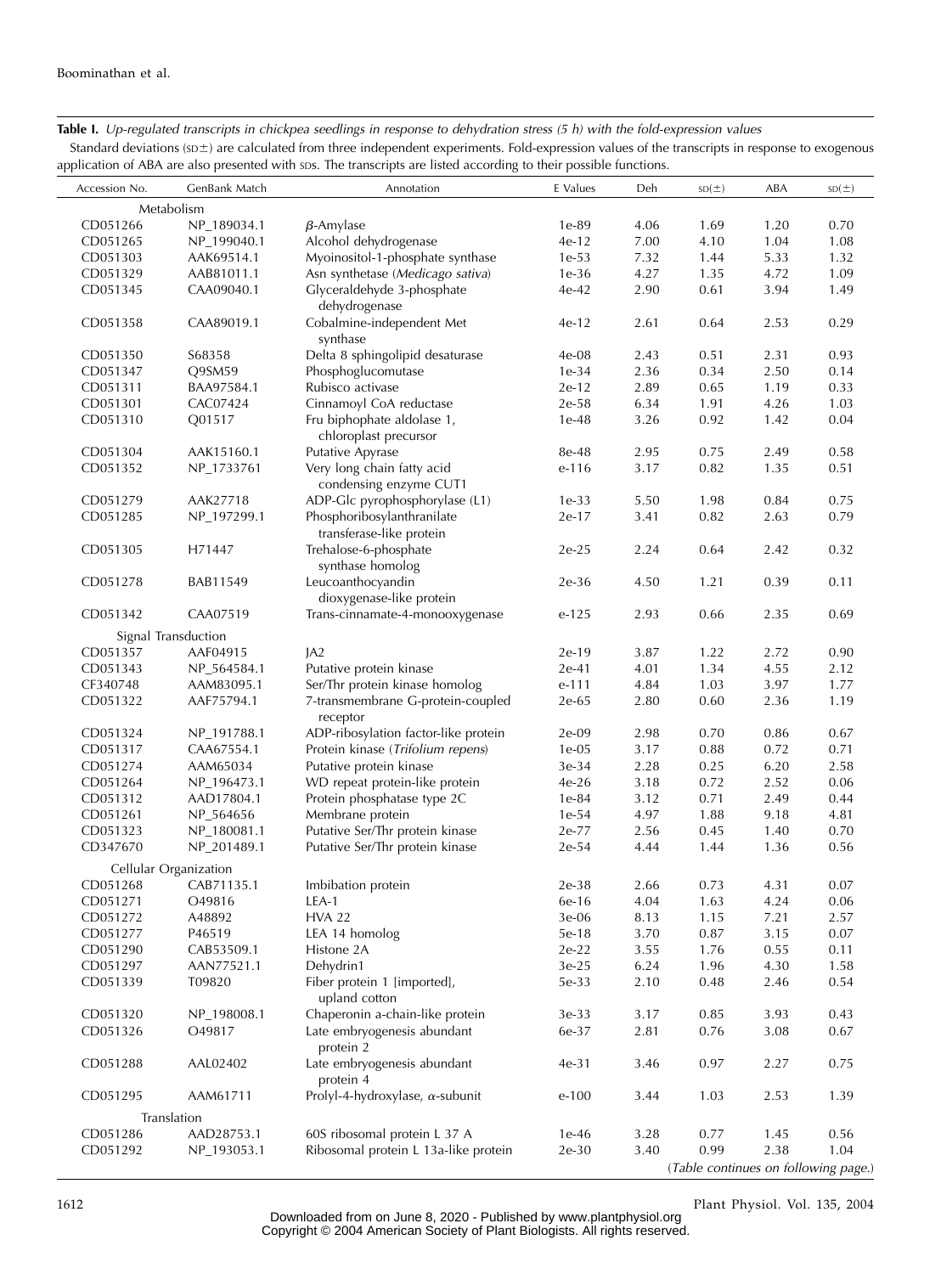|                      | Table I. (Continued from previous page.) |                                                            |                  |              |                                      |              |              |
|----------------------|------------------------------------------|------------------------------------------------------------|------------------|--------------|--------------------------------------|--------------|--------------|
| Accession No.        | GenBank Match                            | Annotation                                                 | E Values         | Deh          | SD(±)                                | ABA          | SD(±)        |
| CD051346             | P17093                                   | 40S Ribosomal protein S11                                  | 2e-32            | 3.11         | 0.70                                 | 2.46         | 0.99         |
| CD051338             | AAM63913                                 | 40S ribosomal protein S7 homolog                           | 4e-17            | 2.34         | 0.58                                 | 2.38         | 0.81         |
| CD051333             | AAM67061.1                               | Ribosomal protein S2                                       | $1e-50$          | 2.01         | 0.23                                 | 2.61         | 0.64         |
| CD051300             | CAA11705                                 | Putative translation elongation factor<br>(Arabidopsis)    | $1e-25$          | 4.26         | 1.44                                 | 3.32         | 0.31         |
| CD051284             | NP_172256.1                              | Ribosomal protein S 15                                     | 2e-58            | 4.32         | 0.90                                 | 2.97         | 0.23         |
| CD051267             | NP_175268.1                              | Ribosomal protein L18                                      | 4e-16            | 8.91         | 4.09                                 | 3.10         | 1.68         |
| CD051351             | NP_172752                                | Eukaryotic peptide chain release factor<br>subunit 1       | $1e-30$          | 2.67         | 0.51                                 | 1.31         | 0.64         |
| CD051287             | P24921                                   | Eukaryotic translation initiation<br>factor 5A-1           | $3e-59$          | 3.41         | 0.87                                 | 1.33         | 0.22         |
|                      | Transcription                            |                                                            |                  |              |                                      |              |              |
| CD051308             | AAC 49770.1                              | RAP2.4                                                     | 9e-09            | 2.73         | 0.54                                 | 1.56         | 0.46         |
| CD051355             | AAC36019                                 | <b>RAP 2.6</b>                                             | $2e-17$          | 2.53         | 0.38                                 | 2.5          | 0.26         |
| CD051360             | AAN77051.1                               | DREB $2(1)$                                                | $1e-06$          | 3.71         | 0.65                                 | 1.1          | 0.64         |
| CD051361             | CAB93939.1                               | <b>DREB 2(2)</b>                                           | 3e-23            | 3.60         | 0.51                                 | 1.1          | 0.80         |
| CD051330             | CAB96991.1                               | Putative zinc finger protein<br>(Cicer arietinum)          | $4e-22$          | 2.66         | 0.60                                 | 3.04         | 0.77         |
| CD051282             | CAA09196.1                               | RNA helicase (RH3)-like protein                            | $1e-21$          | 2.28         | 0.21                                 | 0.67         | 0.60         |
| CF074502             | AAP47161.1                               | AP2 domain containing putative<br>transcription factor     | $1e-29$          | 3.52         | 1.07                                 | 1.19         | 0.44         |
|                      | Protein Degradation                      |                                                            |                  |              |                                      |              |              |
| CD051293             | CAA51821.1                               | Ubiquitin conjugating enzyme E2                            | 9e-56            | 2.79         | 0.69                                 | 1.48         | 1.06         |
| CD051336             | S24602                                   | Cysteine proteinase tpp                                    | $1e-52$          | 3.53         | 1.03                                 | 2.42         | 0.35         |
| CD051341             | P35100                                   | ATP-dependent clp protease<br>ATP-binding subunit          | 8e-73            | 2.52         | 0.48                                 | 1.43         | 0.60         |
|                      | Hormone Biosynthesis                     |                                                            |                  |              |                                      |              |              |
| CD051262             | P50302                                   | S-adenosyl Met synthetase                                  | $2e-22$          | 7.98         | 3.40                                 | 1.2          | 0.21         |
| CD051273             | CAC43237.1                               | Lipoxygenase                                               | 7e-24            | 5.37         | 1.81                                 | 0.72         | 0.76         |
| CD051299             | S56655                                   | Lipoxygenase (EC 1.13.11.12)                               | 2e-57            | 4.09         | 1.84                                 | 1.20         | 0.26         |
| CD051315             | BAC10549.1                               | 9-cis-epoxycarotenoid dioxygenase1                         | $2e-51$          | 3.51         | 0.95                                 | 0.65         | 0.44         |
|                      | Cell Defense                             |                                                            |                  |              |                                      |              |              |
| CD051353             | Q39458                                   | Metallothionin-1                                           | $1e-39$          | 2.52         | 0.34                                 | 2.66         | 0.12         |
| CD051270             | AAB19212.1                               | Polygalacturonase-inhibiting<br>protein (apple)            | 8e-44            | 2.78         | 1.43                                 | 1.49         | 0.14         |
| CD051289             | BAA29056.1                               | Polygalacturonase-inhibiting<br>protein (citrus)           | 7e-47            | 3.93         | 1.18                                 | 2.33         | 0.60         |
| CD051291             | NP_172076                                | Chitinase family 19                                        | $1e-34$          | 4.29         | 1.35                                 | 2.61         | 0.52         |
| CD051296             | BAB01963.1                               | Leu rich protein:polygalacturase<br>inhibitor-like protein | $3e-10$          | 3.35         | 0.89                                 | 2.47         | 0.79         |
| CD051321             | O23758                                   | Nonspecific lipid-transfer protein<br>precursor            | $4e-53$          | 3.09         | 0.79                                 | 0.92         | 0.12         |
|                      | Cell Transport                           |                                                            |                  |              |                                      |              |              |
| CD051335             | NP_192428.1                              | Kinesin-like protein A                                     | 2e-52            | 3.59         | 1.05                                 | 2.73         | 0.69         |
| CD051276             | C85065                                   | Kinesin-like protein                                       | 5e-50            | 4.11         | 2.30                                 | 1.42         | 0.79         |
| CD051281             | AAB60858.1<br>Energy Metabolism          | Vacuolar assembly protein (VPS 41 p)                       | 2e-43            | 4.86         | 1.63                                 | 2.88         | 0.46         |
| CD051307             | P29450                                   | Thioredoxin F type, chloroplast                            | $1e-40$          | 3.51         | 0.94                                 | 2.84         | 0.60         |
|                      |                                          | precursor                                                  |                  |              |                                      |              |              |
| CD051283<br>CD051309 | CAB71010.1<br>CAB50768.1                 | Mitochondrial uncoupling protein                           | $2e-18$<br>8e-24 | 3.68<br>3.51 | 1.08<br>1.07                         | 2.61<br>1.33 | 0.96<br>0.25 |
|                      |                                          | CytochromeP 450                                            |                  |              |                                      |              |              |
| CD051327             | NP_084850.1                              | NADH dehydrogenase subunit 1                               | 4e-27            | 3.71         | 1.30                                 | 2.29         | 0.27         |
| CD051325             | AAG14961.1                               | Cytochrome p450-dependent<br>mono-oxygenase                | 8e-62            | 2.73         | 0.65                                 | 2.58         | 0.17         |
| CD051280             | CAC29436.1                               | P type $H+$ ATPase                                         | $1e-11$          | 3.51         | 1.09                                 | 2.29         | 0.17         |
|                      | Unclassified                             |                                                            |                  |              |                                      |              |              |
| CD051269             | NP_175875.1                              | Hypothetical protein                                       | 6e-42            | 3.03         | 0.37                                 | 1.22         | 0.06         |
| CD051275             | NP_190940.1                              | Putative protein                                           | 8e-40            | 3.41         | 0.91                                 | 4.53         | 1.40         |
|                      |                                          |                                                            |                  |              | (Table continues on following page.) |              |              |

Plant Physiol. Vol. 135, 2004 1613 Downloaded from on June 8, 2020 - Published by [www.plantphysiol.org](http://www.plantphysiol.org) Copyright © 2004 American Society of Plant Biologists. All rights reserved.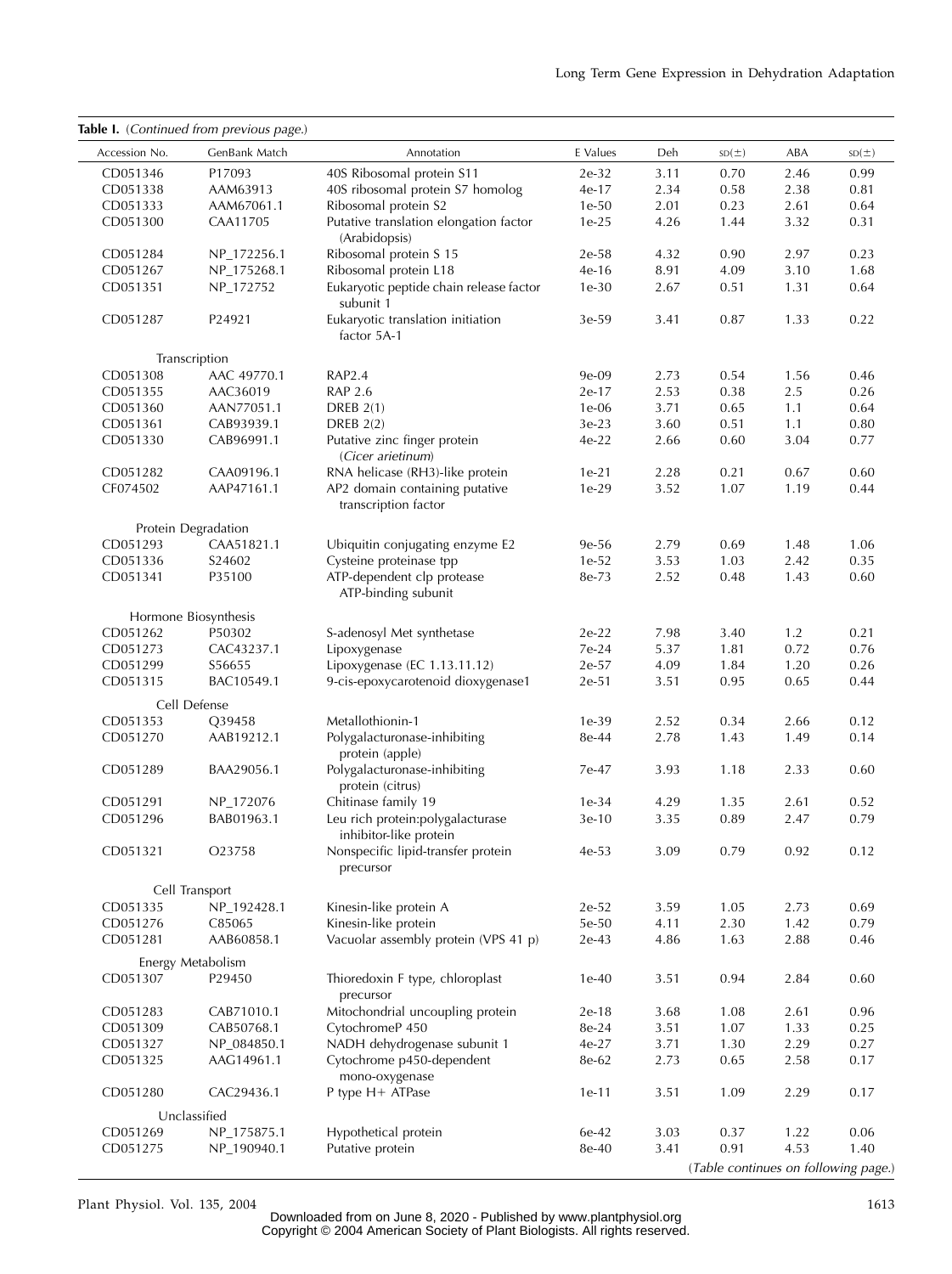| <b>Table I.</b> (Continued from previous page.) |               |                                          |          |       |       |       |       |
|-------------------------------------------------|---------------|------------------------------------------|----------|-------|-------|-------|-------|
| Accession No.                                   | GenBank Match | Annotation                               | E Values | Deh   | SD(±) | ABA   | SD(±) |
| CD051298                                        | NP 199239.1   | Putative protein                         | $4e-21$  | 5.07  | 1.24  | 0.78  | 0.18  |
| CD051306                                        | AAM64945.1    | PDI-like protein                         | 7e-07    | 3.03  | 1.90  | 2.36  | 0.63  |
| CD051313                                        | ZP 00006053   | Hypothetical protein                     | 7e-32    | 3.38  | 0.84  | 2.37  | 0.30  |
| CD051314                                        | BAC42399.1    | Unknown protein (Arabidopsis)            | $1e-11$  | 3.34  | 0.95  | 1.42  | 0.73  |
| CD051316                                        | NP 187912.1   | Unknown protein (Arabidopsis)            | $2e-23$  | 3.57  | 1.05  | 2.38  | 0.76  |
| CD051332                                        | NP 194708.1   | Putative protein (Arabidopsis)           | 1e-11    | 3.05  | 0.75  | 1.2   | 0.71  |
| CD051334                                        | NP 566737.1   | Expressed protein                        | $3e-26$  | 2.68  | 0.57  | 2.60  | 0.44  |
| CD051337                                        | NP_567643.1   | Expressed protein (Arabidopsis)          | $2e-38$  | 2.30  | 0.99  | 3.72  | 1.22  |
| CD051344                                        | CAC04249.1    | PPF-1 protein (Pisum sativum)            | $2e-48$  | 2.50  | 0.58  | 1.26  | 0.93  |
| CD051348                                        | NP 564617.1   | Expressed protein (Arabidopsis)          | $3e-08$  | 3.15  | 0.83  | 2.37  | 0.56  |
| CD051349                                        | NP 188633.1   | Hypothetical protein                     | $2e-15$  | 10.17 | 3.75  | 1.18  | 0.25  |
| CD051354                                        | AAM65383.1    | Unknown protein                          | $1e-05$  | 3.85  | 1.04  | 4.82  | 0.95  |
| CD051340                                        | AAM67211.1    | Ser rich protein (Arabidopsis)           | 3e-18    | 3.18  | 0.84  | 1.41  | 0.42  |
| CD051331                                        | AAM62421      | Drm3                                     | 5e-17    | 3.20  | 0.93  | 2.56  | 0.66  |
| CD051294                                        | AAA16929.1    | Cold induced alfalfa gene (CAS 15)       | $9e-14$  | 4.18  | 1.12  | 1.33  | 0.56  |
| CD051302                                        | NP 201140.1   | Unknown protein protein<br>(Arabidopsis) | 6e-07    | 3.14  | 1.87  | 2.41  | 0.71  |
| CD051263                                        | NP_201231.1   | Phi-1-like protein                       | $1e-51$  | 4.75  | 0.64  | 2.18  | 1.14  |
| CD038847                                        | P08688        | Albumin (Pisum sativum)                  | $6e-21$  | 6.20  | 2.31  | 10.36 | 3.09  |
| CD051328                                        | AAL60005      | Unknown protein                          | 1e-29    | 3.32  | 0.87  | 1.41  | 0.49  |

of replantation (Fig. 5), suggesting that long-term abundance of these transcripts after removal of dehydration stress was not due to higher intrinsic stability of mRNAs.

Accumulation of myoinositol in Actinidia seedlings in response to salt stress has been reported and its (myoinositol) level was shown to be maintained above the control level after removal of stress (Klages et al., 1999). In our study, 1 of the 7 transcripts (CD051303) maintaining higher expression level after removal of stress encodes for MIPS, a key enzyme for synthesis of myoinositol. We have assayed myoinositol content in the chickpea seedlings during dehydration treatment and subsequent recovery period. Myoinositol accumulated more than 4-fold from the control after 5 h of dehydration (6.48  $\pm$  0.64–28.5  $\pm$  2.03 mg/g dry wt); however, it declined to a level 2-fold of the control after 24 h of recovery (13.15  $\pm$  0.97 mg/g dry wt) and maintained up to 72 h (11.8  $\pm$  1.15 mg/g dry wt).

# DISCUSSION

#### Dehydration-Inducible Genes in Chickpea

We have selected chickpea, the third most consumed legume crop (Graham and Vance, 2003) for this study because it requires less irrigation and adapts well in a water-limited environment (Turner et al., 2001). As a part of the chickpea genomics program, in this paper we have reported an EST database of dehydrationinducible transcripts. Temperate grain legumes such as pea, fava bean, lentil, chickpea, and others share similar gene arrangements (VandenBosch and Stacey, 2003). Therefore, we expect that our database will benefit the study of other legume plants by comparing the expression patterns of the transcripts.

Small sugar molecules are believed critical to maintain osmotic balance of cells in stress (Bray et al., 2000; Lee et al., 2003). Dehydration in chickpea induced a number of transcripts for the enzymes associated with degradation of starch such as  $\beta$ -amylase, Fru-1,6biphosphate aldolase, phosphoglucomutase, and synthesis of small sugars such as trehalose-6-phosphate synthase and myoinositol-1-phosphate synthase (MIPS), enzymes that promote synthesis of trehalose and pinitol, respectively, (Nelson et al., 1998; Lee et al., 2003). Pinitol accumulates in the leaves of legumes and halophytes in salt and drought stress (Pattanagul and Madore, 1999). In Mesenbryanthemum crystallinum, salinity, but not drought or exogenous ABA, causes accumulation of MIPS transcript (Vernon et al., 1993), whereas Arabidopsis does not show induction in MIPS gene expression in response to excess salt (Ishitani et al., 1996). However, in our study, both dehydration and exogenous ABA caused accumulation of MIPS transcripts (Table I; Fig. 3). In several leguminous plants role of apyrase, an enzyme involved in nucleic acid metabolism, has been implicated in legume-rhizobia symbiosis. However, in Medicago truncatula, expression of apyrase is not regulated symbiotically, rather it is induced by wounding or stress associated with harvesting in an ethyleneindependent manner (Navarro-Gochicoa et al., 2003). Expression of apyrase in chickpea in response to dehydration indicates either that the dehydration treatment mimicked the stress associated with harvesting or that dehydration regulates expression of apyrase through a different pathway.

The CBF/DREB family of transcription factors are an integral part of early regulation of water stressmediated response (Liu et al., 1998). CBF regulon comprises a part of total genes expressed in cold stress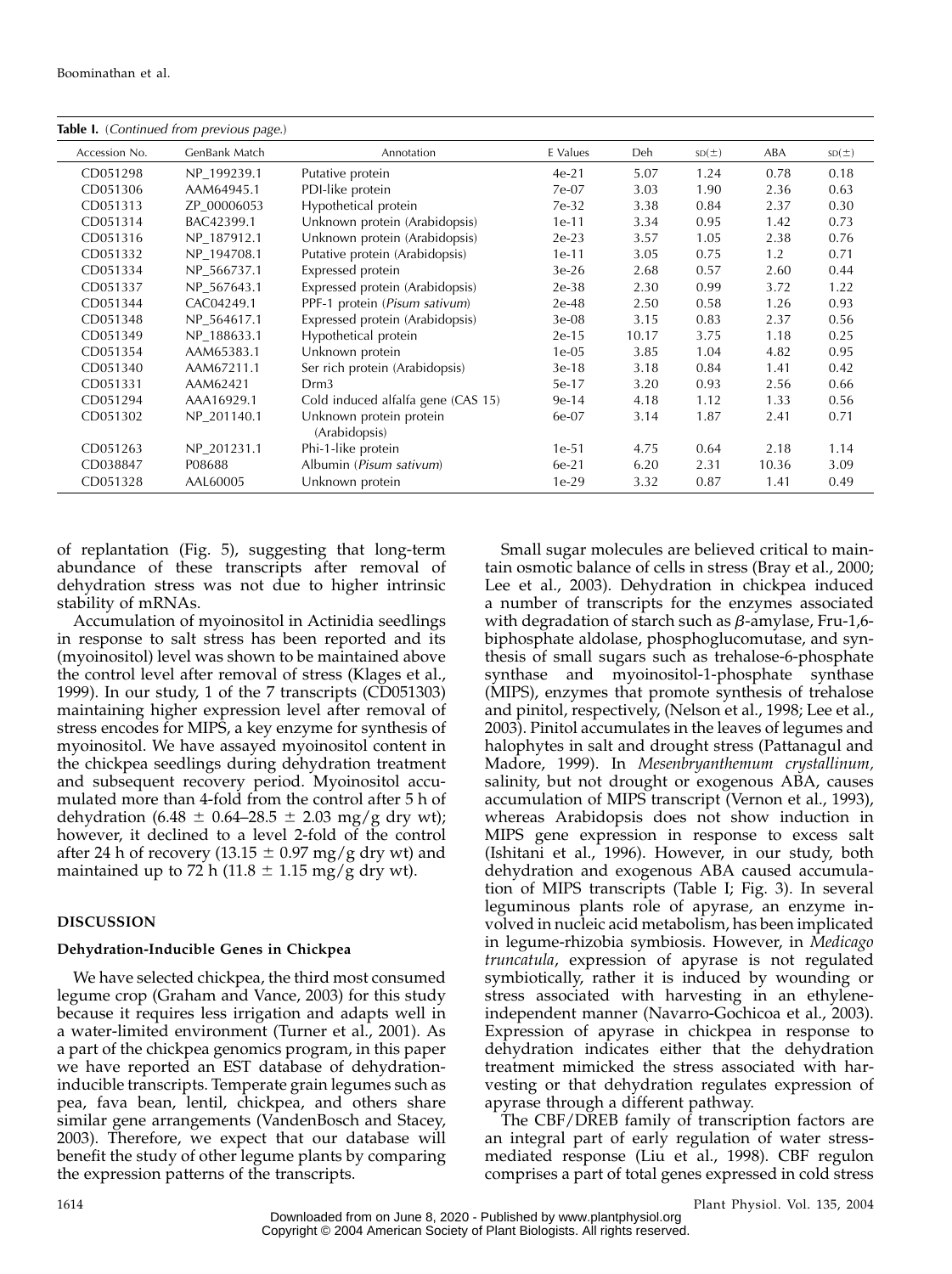

Figure 4. Scatter plots of expression ratios of dehydration-induced ESTs during recovery phase. Average of the ratios of normalized intensities of each EST during the recovery phase after a dehydration stress to the corresponding control (see ''Materials and Methods'') from two independent experiments is plotted. Scatter plots of dehydration stress, rehydration (5 h), and rehydration (24 h) are shown.

(Jaglo et al., 2001; Fowler and Thomashow, 2002). A number of genes expressed by overexpression of CBF homologs do not contain DRE/C-repeat in their promoters. It has been postulated that RAP2.1, a CBFinducible, AP2-family protein in turn may activate transcription of the CBF target genes in cold-response pathway (Fowler and Thomashow, 2002). Expression of transcripts encoding DREB2, RAP2.4, and RAP2.6 indicates that a similar subregulon may function in dehydration-stress response. Simultaneous upregulation of DREB2, RAP2.4, and RAP2.6 transcripts during mechanical wounding in Arabidopsis (Cheong et al., 2002) reinforces this concept.

Transcripts encoding ribosomal proteins and translation elongation factor are expressed during the initial

phase of salt stress in a salt tolerant rice variety but not in a salt-sensitive one. It was speculated that part of the salt-tolerance may be conferred by the ability to translate the components of the response circuit early in the stress that lacked in the sensitive variety (Kawasaki et al., 2001). In chickpea, we have observed induction of transcripts encoding a number of ribosomal structural proteins and the proteins involved in translational initiation, elongation, and termination. Generation of reactive oxygen molecules accompanied by protein degradation are the consequences of dehydration stress (Ingram and Bartels, 1996). Mitochondrial uncoupling protein and metallothionin-like proteins may decrease and detoxify such species. A number of transcripts encoding protein-degrading enzymes were also identified (Table I).

# Long-Term Expression of Some Dehydration-Inducible Genes during Recovery

All the genes expressing more than 2-fold at 24 h after removal of stress were inducible by ABA. However, this cannot be explained by residual high ABA concentration, because at that time point endogenous ABA level had returned to normal level (1.136  $\mu$ g/g dry weight). Other ABA-inducible genes also returned to basal level of expression at this time point (Fig. 4). In another legume crop, cowpea, expression of the gene for 9-cis-epoxycarotenoid dioxygenase, the rate limiting enzyme for ABA biosynthesis, was also shown reduced down to basal level within 10 h of rehydration (Iuchi et al., 2000).

Two of the transcripts expressing in the recovery period code for myoinositol-1-phosphate synthase and trehalose phosphate synthase are involved in synthesis of pinitol and trehalose, respectively. Concentration of pinitol was reported to be higher in the halophytic plants and the plants that are adapted to drought (Vernon and Bohnert, 1992). We also have observed a high constitutive level of myoinositol in the dehydration pretreated chickpea seedlings. Interestingly, myoinositol concentration in Actinidia leaves increased more than 2-fold at harvest time when a short water-stress was given in early summer (Miller et al., 1998).

Late-embryogenesis abundant (LEA) groups of proteins are thought to provide protection to the cellular macromolecular structures against desiccationmediated damages. A transcript (CD051297) encoding dehydrin1 (LEA D11) continued to express at the same level as in the dehydrated sample up to 24 h after the removal of dehydration stress. Accumulation of dehydrin (both dhn1 and dhn2) transcripts was shown to correlate drought-adaptive response in a relatively tolerant variety of sunflower; however, accumulation of ABA was not responsible for the varietal difference in drought tolerance (Cellier et al., 1998). Alteration in the kinetics of dehydrin transcript accumulation during recovery from dehydration from that after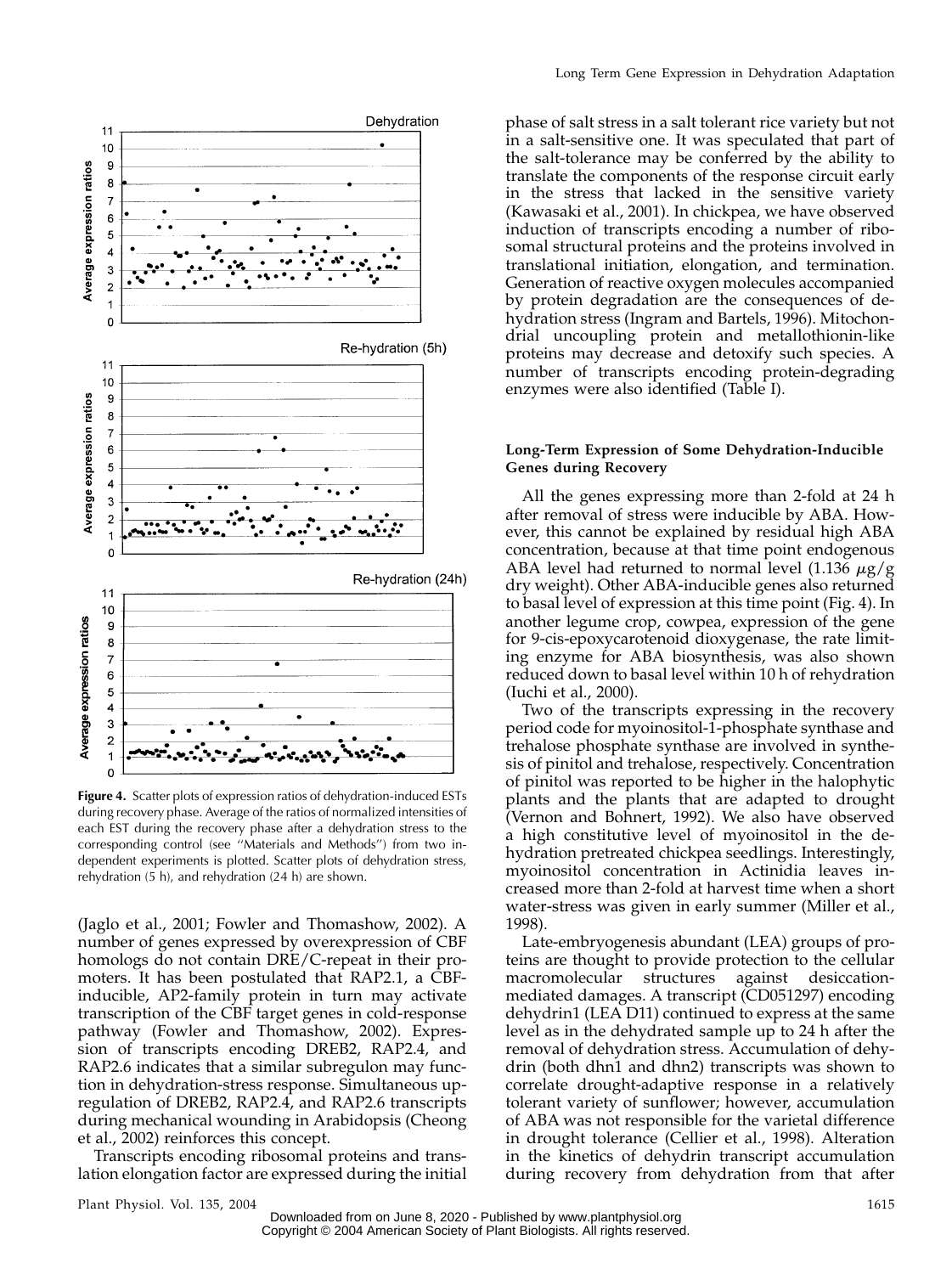| Accession No. | Annotation                       | Dehydration       | Rehydration         | Rehydration         |
|---------------|----------------------------------|-------------------|---------------------|---------------------|
|               |                                  | 5 h               | 5h                  | 24h                 |
| CD051263      | Phi-1-like protein               | 3.59 $(\pm 0.53)$ | $1.60 (\pm 0.45)$   | $1.00 \ (\pm 0.10)$ |
|               | (RNA blot)                       | 7.62              | 1.20                | 1.30                |
| CD051266      | $\beta$ -Amylase                 | 4.97 $(\pm 1.00)$ | $1.21 (\pm 0.20)$   | $1.32 \ (\pm 0.23)$ |
|               | (RNA blot)                       | 8.32              | 1.10                | 1.10                |
| CD051360      | DREB2(1)                         | 3.40 $(\pm 0.38)$ | $2.07 (\pm 0.18)$   | $0.78~(\pm 0.24)$   |
|               | (RNA blot)                       | 4.05              | 2.90                | 1.10                |
| CD051272      | HVA22 homolog                    | $7.95 (\pm 2.17)$ | $3.56 \ (\pm 0.79)$ | $2.14 \ (\pm 0.10)$ |
|               | (RNA blot)                       | 22.20             | 2.60                | 2.30                |
| CD051348      | $LEA-1$                          | 5.51 $(\pm 1.20)$ | 3.85 $(\pm 0.06)$   | $2.58 (\pm 0.32)$   |
|               | (RNA blot)                       | 12.3              | 3.46                | 2.25                |
| CD051305      | Trehalose-6-phosphate synthase   | 3.86 $(\pm 0.67)$ | $2.21 (\pm 0.27)$   | $2.13 \ (\pm 0.53)$ |
|               | (RNA blot)                       | 3.26              | 2.24                | 2.36                |
| CD051348      | Expressed protein                | 3.19 $(\pm 0.88)$ | 3.21 $(\pm 0.54)$   | $2.17 \ (\pm 0.09)$ |
| CD051280      | $P-H^+$ ATPase                   | 4.03 $(\pm 0.52)$ | $2.81 (\pm 0.15)$   | $2.64 (\pm 0.14)$   |
| CD051284      | Ribosomal protein S15            | 5.72 $(\pm 0.19)$ | 3.85 $(\pm 0.52)$   | $2.75 \ (\pm 0.02)$ |
| CD051296      | Leu rich protein                 | 3.68 $(\pm 0.22)$ | 3.49 $(\pm 0.21)$   | $2.09 \ (\pm 0.43)$ |
| CD051303      | Myoinositol-1-phosphate synthase | $8.06 (\pm 1.71)$ | $0.99 \ (\pm 0.04)$ | 3.08 $(\pm 0.05)$   |
| CD051312      | Protein phosphatase 2C           | 4.13 $(\pm 0.24)$ | 3.82 $(\pm 0.17)$   | 3.16 $(\pm 0.13)$   |
| CD051323      | Putative Ser/Thr protein kinase  | 4.29 $(\pm 0.42)$ | 3.22 $(\pm 0.05)$   | 3.09 $(\pm 0.44)$   |
| CF340748      | Ser/Thr protein kinase homolog   | 4.98 $(\pm 1.40)$ | 4.05 $(\pm 0.33)$   | 3.44 $(\pm 0.47)$   |
| CD051301      | Cinnamoyl CoA reductase          | 6.91 $(\pm 1.50)$ | 5.93 $(\pm 1.15)$   | 4.14 $(\pm 0.98)$   |
| CD051354      | Unknown protein                  | 4.86 $(\pm 0.84)$ | $3.57 \ (\pm 0.73)$ | 3.07 $(\pm 0.09)$   |
| CD051297      | Dehydrin1                        | 7.02 $(\pm 0.57)$ | 6.73 $(\pm 1.10)$   | 6.72 $(\pm 0.26)$   |

Table II. A list of ESTs and their fold expressions with different treatments (as described) determined by nylon filter hybridization. Averages of the ratios from two independent experiments (described in Fig. 3) with ±sp values were mentioned. Fold expressions of some of the transcripts were compared with RNA-blot results

ABA-exposure supports the observation in sunflower and suggests that additional factors other than ABA might be involved in the expression of dehydrin during stress-adaptation. In Arabidopsis, expression of rab18 gene in response to low temperature was shown to be ABA dependent. However, a small, but reproducible accumulation of rab18 mRNA persisted during low temperature adaptation in Arabidopsis even after endogenous ABA level decreased to the basal level (Lang et al., 1994). RAB18 protein expression was maintained almost comparable to the induced level up to 3 d of deacclimation (Mantyla et al., 1995).

Two transcripts (CD051343 and CF340748) encoding 2 putative Ser/Thr kinases that maintained higher expression for 72 h after stress-removal resemble closely CBL-interacting protein kinases (CIPK) 6 and 16, respectively, of Arabidopsis. CBL-interacting protein kinases are cytosolic calcium-regulated autophosphorylating enzymes (Halfter et al., 2002; Hardie, 1999). Calcium was shown to be involved not only in the early events of signal transduction (Knight et al., 1991; Bush, 1995), but also in the signal storage and retrieval (Verdus et al., 1997). A signal storage mechanism involving an autophosphorylating kinase has been proposed (Lisman, 1985) and involvement of calcium-dependent protein kinases in long-term maintenance of seed embryo dormancy was suggested (Trewavas, 1986). The transcript CD051312 possesses high homology to ABI1, a protein phosphatase. ABI1 locus regulates a wide spectrum of Abscisic acidmediated responses. ABI1 protein contains a  $Ca^{2+}$  binding site in its N-terminal region and interacts strongly with one of the CIPKs (PKS18), indicating a possibility that this protein may connect ABA and  $Ca^{2+}$ -mediated signaling pathways (Leung and Giraudat, 1998; Ohta et al., 2003). Cytosolic calcium also regulates plasma membrane H<sup>+</sup>-ATPase (CD051280; Kinosita et al., 1995; Qui et al., 2002). All these cases of evidence indicate that ABA and cytosolic calcium probably play major role in the maintenance of the transcript messages from the previous stress. Possible involvement of cell wall has been implicated as a reservoir of stored signal concerning the fate of the cell during development (Brownlee and Berger, 1995). Changes in the cell wall structure were also proposed in drought acclimation (Levitt, 1986). Cinnamoyl coA reductase, encoded by CD051301, is one of the enzymes involved in lignin biosynthesis for cell wall (Ruelland et al., 2003).

Prolonged gene expression can be explained by two mechanisms: increased mRNA stability and/or slow mRNA synthesis for longer period. Salt-regulated increased mRNA stability has been demonstrated for the transcript accumulation of a cell wall targeted alfalfa protein MsPRP2, which contain a sequence for mRNA destabilization at the  $3'$ - untranslated region (Deutch and Winicov, 1995). It will be interesting to check whether these transcripts have such a common sequence at their 3'-UTR. Unlike dehydration, exposure to ABA had no appreciable effect on RWC of the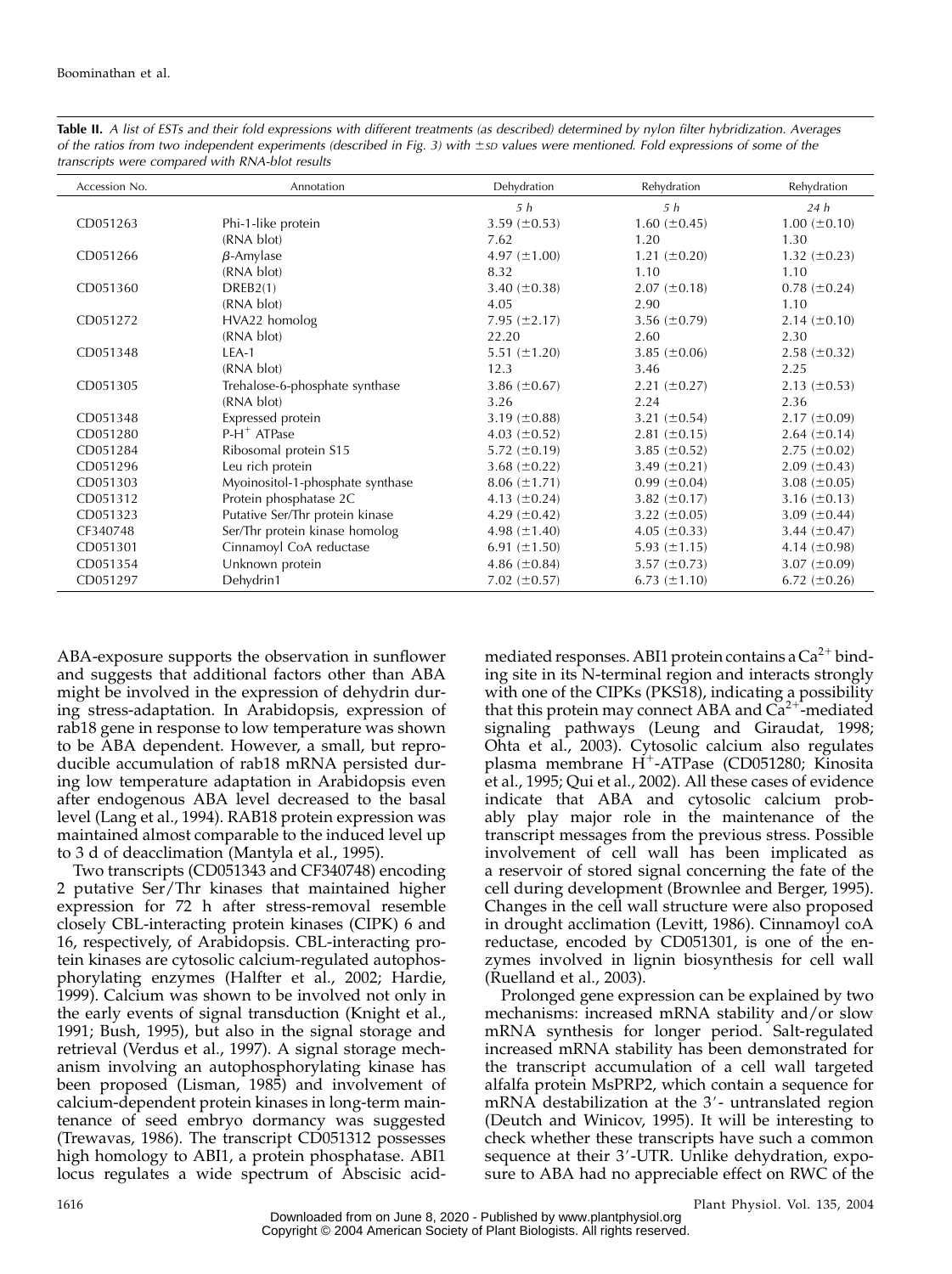

Figure 5. Steady-state abundances of the transcripts corresponding to ESTs, CD051303 (MIPS), CD051312 (Protein Phosphatase 2C), CD051323 (putative Ser/Thr kinase), CF340748 (Ser/Thr kinase homolog), CD051297 (Dehydrin1), CD051301 (Cinnamoyl CoA reductase), and CD051354 (unknown protein) were compared during the recovery phase after dehydration stress (solid line) and after exogenous application of ABA (100  $\mu$ M; dashed line). Twenty micrograms of total RNA from unstressed (C), stressed (D), and replanted seedlings at 5 h (R5), 24 h (R24), and 72 h (R72) after replantation were analyzed by northern hybridization and quantitated by phosphorimager scanner. Fold expressions at different time points as compared to the control were plotted.

leaves; and in contrast to dehydration, preexposure to ABA did not prolong the expression of six transcripts during recovery. Therefore, it is possible that some dehydration-regulated, but ABA-independent factor(s) is responsible for the increased stability of those mRNAs. Alternatively, unlike ABA-exposure, water-limitation may cause a permanent alteration in the cell structure and in the signaling pathways, resulting in sustained expression of those transcripts.

Preexposure to ABA, though it did not prolong the expression of 6 transcripts in the recovery phase as dehydration pre-exposure, improved water retention ability in the chickpea leaves to some extent in the

following dehydration treatment (Fig. 1). ABA pretreatment maintains the expression levels of MIPS and dehydrin1 transcript more than 2-fold up to 24 h during recovery. However, this may not be the only reason. We have analyzed the expressions of only 7 genes after ABA pretreatment. Detail expression analysis of more genes in the recovery period after ABA exposure is required to address this issue. Finally, it cannot be excluded that storage of previous stress signals does not result only from the maintenance of some gene expression; rather it is the manifestation of cumulative changes in the structural and functional relationships of multiple pathways involved in stress metabolism.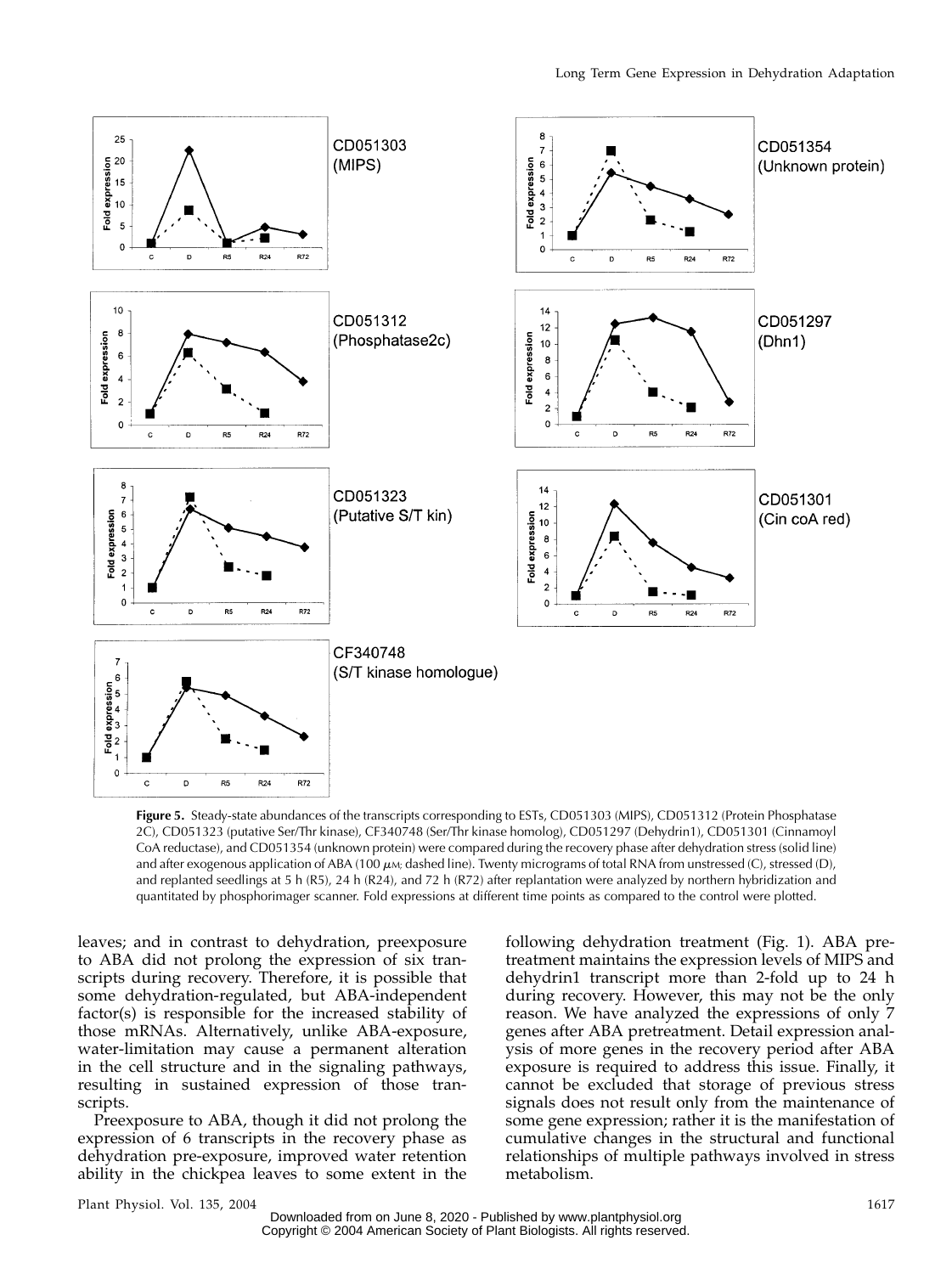# MATERIALS AND METHODS

#### Plant Materials and Stress Treatment

Seeds of chickpea (Cicer arietinum L. cv BGD72), provided by IARI (New Delhi, India), were germinated, sown in composite soil (peat compost to vermiculite, 1:1), and grown for 6 d after germination at  $18^{\circ}$ C to 22 $^{\circ}$ C day/ 10°C to 15°C night/50% relative humidity with a photoperiod of 10 h with appropriate watering. For dehydration treatment, seedlings were carefully removed from the pot and subjected to dehydration for 5 h on 3 MM paper (Whatman, Clifton, NJ) at room temperature under dim light. For control, plants were removed from the soil and immediately replanted in the same pot and kept under the same condition for the same period. For stress-recovery, seedlings exposed to dehydration for 5 h were replanted in water-saturated soil and kept for the indicated period in normal growth condition. As controls for stress recovery, seedlings were removed from the soil and replanted immediately as earlier and kept for the same period of time to avoid diurnal variation. For ABA treatment, plants were removed from the soil as before, and the roots were dipped into aerated deionized water with or without 100  $\mu$ M of ABA for 5 h. For the recovery from ABA-stress, seedlings were similarly treated as in the case of dehydration. RWCs of the leaf samples were measured as described (Levitt, 1986). Four samples each of 20 fully expanded leaves were taken for each of the time points.

# RNA Isolation and Construction of Subtracted cDNA Library

Total RNA was isolated from whole seedling by using TRIzol Reagent (Life Technologies, Rockville, MD), and  $polyA^+$  RNA was purified by mRNA isolation kit (Roche Applied Science, Manheim, Germany). Subtracted cDNA library was constructed by using CLONTECH PCR-Select cDNA subtraction kit (CLONTECH Laboratories, Palo Alto, CA) following manufacturer's protocol. In brief, tester (dehydration) and driver (control) double stranded cDNAs were prepared from 2 poly $(A^+)$  RNA (2  $\mu$ g each) samples. Tester and Driver cDNAs were separately digested with RsaI to obtain shorter bluntended molecules. Two tester populations were created by ligating two aliquots of diluted tester cDNA with two different adaptors (adaptors 1 and 2R) separately. First hybridization was performed by the following procedure. Each tester population was mixed with an excess of digested driver cDNA. The samples were heat denatured and allowed to anneal at 68°C for 8 h. The two samples from the first hybridization reaction were mixed together, and more denatured driver cDNA was added for further hybridization to enrich differentially expressed sequences. Differentially expressed cDNAs, with different adaptor sequences at two ends, were selectively amplified by PCR and a second PCR was done with nested primers to further reduce the background. The subtracted and enriched DNA fragments were directly cloned into T/A cloning vector (pT-Adv; CLONTECH Laboratories). Competent cells of *Escherichia coli* DH5a were transformed with the ligation mix and plated on Luria-agar plate containing ampicillin, isopropylthio- $\beta$ galactoside, and X-gal for blue-white selection (Sambrook and Russell, 2001).

#### Library Amplification and Preparation of DNA Arrays

Individual clones of the subtracted cDNA library were amplified in a 96 well PCR reaction plate using M13 forward and reverse primers in a  $50-\mu L$ reaction at an annealing temperature of 60°C for 30 cycles. The products were analyzed in agarose gel to confirm the insert size, quality, and quantity. Purified PCR products were denatured by adding an equal volume of 0.6 M sodium hydroxide. Equal volume of each denatured PCR product (about 100 ng) of  $\geq$ 300 bp of size was spotted on two Hybond N membranes (Amersham Pharmacia Biotech, Uppsala) using dot-blot apparatus (Life Technologies, Bethesda, MD) in 96 format to make two identical arrays. In addition, a PCR product of chickpea actin cDNA (GenBank accession no. AJ012685) using primer sequences (5'-CCACGAGACAACATTTAACTC-3' and 5'-TATTCTGCCTTTGCAATCCAC-3') was spotted as internal control to normalize the signals of two different blots corresponding to stressed and unstressed samples. A PCR product of Neomycin phosphotransferase (NPTII) gene from the vector pCAMBIA 1305.1 (GenBank accession no. AF354045) using primer sequences (5'-TTTTCTCCCAATCAGGCTTG-3' and 5'-TCA-GGCTCTTTCACTCCATC-3') was also spotted as a negative control to subtract the background noise. The membranes were neutralized with neutralization buffer (0.5 M Tris-HCl, pH 7.4, 1.5 M NaCl) for 3 min, washed with  $2 \times SSC$ , and cross linked using UV cross linker (Stratagene, La Jolla, CA).

Control and stress mRNAs were labeled with  $\alpha^{32}P$ -dCTP by first-strand reverse transcription. One microgram of mRNA was labeled in a  $20-\mu L$ reaction volume containing  $1 \times$  reaction buffer, 2  $\mu$ g of 5'-(dT)<sub>30</sub>VN-3' (V =  $A/G/C$  and  $N = A/G/C/T$ ) primer, 2.5 mm dATP, dTTP, dGTP, 0.02 mm dCTP, 5  $\mu$ L of  $\alpha^{32}$ P-dCTP (10  $\mu$ Ci/ $\mu$ L; 3,000 Ci/mmol), and 200 units of reverse transcriptase (Superscript II, Life Technologies, Grand Islands, NY). After incubation at 42°C for 1 h, RNA was removed by incubating with RNase H at 37°C for 20 min. Radio-labeled cDNAs were cleaned by Sephadex G-25 (Amersham-Pharmacia Biotech) and suspended in hybridization buffer (7% SDS, 0.3 M Sod-phosphate pH 7.4, 1 mM EDTA, 10  $\mu$ g of sonicated salmon sperm DNA). Nylon membranes were prehybridized with the same buffer for 3 h at 65°C and hybridized with denatured control and experimental (drought-treated) cDNA probes at the same condition for 24 h. The membranes were washed three times with washing buffer  $(1 \times SSC, 1\% SDS,$ 30 min each, 65°C). Images of the membranes were scanned in phosphorimager and signal intensities were analyzed using ImageQuant software (Molecular Dynamics, Sunnyvale, CA). The program allows normalization of the signal against background. Sequencing was done using Big Dye Terminator kit version 3.0 (Applied Biosystems, Foster City, CA) and analyzed with the 3,700 ABI Prizm 96 capillary sequence analyzer. The sequences were submitted to the EST data bank of NCBI for accession numbers.

# Northern Hybridization

Twenty micrograms of total RNA from control and treated samples were analyzed in 1.2% agarose gel containing formaldehyde and transferred to Hybond N membrane (Amersham Biosciences, Buckinghamshire, UK) following the method mentioned in Sambrook and Russell (2001). PCR-amplified individual cDNA fragment (with primers corresponding to adaptor 1 and 2R) was purified from agarose gel. Primers for the actin cDNA are mentioned above. Probes were labeled with  $\alpha^{32}P$ -dCTP using Megaprime DNA labeling system (Amersham Biosciences) and purified through Sephadex G-25. Northern hybridization was performed and band-intensity was calculated following the procedure described above for nylon membrane array.

#### Assay of Abscisic Acid, Pro, and Myoinositol

ABA content of chickpea seedlings with or without stress was measured according to Setter et al. (2001). Lyophilized seedlings were crushed in chilled 80% methanol. The extracts were fractionated by C18 reverse-phase chromatography, and the ABA contents were assayed by enzyme linked immunosorbant assay (ELISA). The ABA-content is expressed as microgram of ABA per gram of dry weight. Free Pro content was measured from three different lyophilized samples for each time point according to Bates et al. (1973). Myoinositol was measured according to Miller et al. (1998). Briefly, total soluble sugar was extracted from the lyophilized samples with methanol to chloroform to trichloroacetic acid to water (12:5:1:2). Water to methanol (1:1) was added for phase separation. The aqueous phase was lyophilized to complete dryness. The sample was derivatized with Tri-Sil Z (Pierce, Rockland, Il) and run through gas-liquid chromatography coupled with flame ionization detector with nitrogen as carrier gas. Quantitation was made against similar run with standard myoinositol (Sigma-Aldrich, St. Louis). Samples from two independent seedlings were taken for each time point.

|           | Sequence data from this article have been deposited with the EMBL/ |           |           |           |           |
|-----------|--------------------------------------------------------------------|-----------|-----------|-----------|-----------|
|           | GenBank data libraries under accession numbers AJ012685, AF354045, |           |           |           |           |
| CD051266. | CD051265.                                                          | CD051303. | CD051329. | CD051345. | CD051358. |
| CD051350. | CD051347.                                                          | CD051311. | CD051301. | CD051310. | CD051304, |
| CD051352. | CD051279.                                                          | CD051285. | CD051305. | CD051278. | CD051342, |
| CD051357, | CD051343,                                                          | CF340748, | CD051322, | CD051324, | CD051317, |
| CD051274, | CD051264.                                                          | CD051312, | CD051261. | CD051323. | CD347670, |
| CD051268. | CD051271.                                                          | CD051272. | CD051277. | CD051290. | CD051297. |
| CD051339, | CD051320,                                                          | CD051326, | CD051288, | CD051295, | CD051286, |
| CD051292, | CD051346.                                                          | CD051338, | CD051333. | CD051300. | CD051284, |
| CD051267. | CD051351.                                                          | CD051287. | CD051308. | CD051355. | CD051360, |
| CD051361. | CD051330,                                                          | CD051282, | CF074502. | CD051293. | CD051336, |
| CD051341. | CD051262,                                                          | CD051273. | CD051299. | CD051315. | CD051353. |
| CD051270. | CD051289.                                                          | CD051291. | CD051296. | CD051321. | CD051335, |
| CD051276. | CD051281,                                                          | CD051307. | CD051283. | CD051309. | CD051327, |
| CD051325. | CD051280.                                                          | CD051269. | CD051275. | CD051298. | CD051306. |

1618 Plant Physiol. Vol. 135, 2004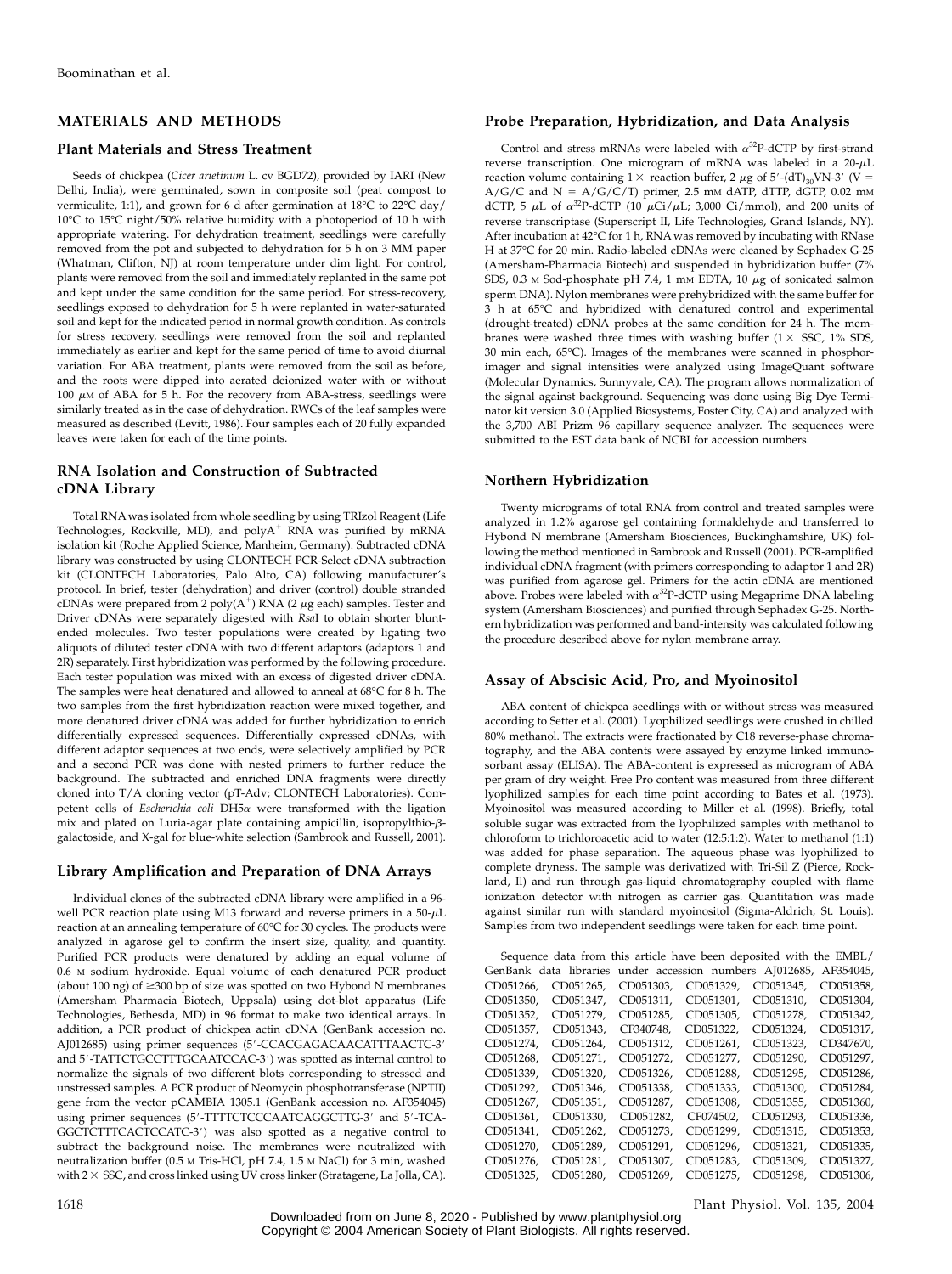CD051313, CD051314, CD051316, CD051332, CD051334, CD051337, CD051344, CD051348, CD051349, CD051354, CD051340, CD051331, CD051294, CD051302, CD051263, CD038847, and CD051328.

#### ACKNOWLEDGMENTS

The authors gratefully acknowledge Dr. S.S. Yadav (Indian Agricultural Research Institute, New Delhi, India) for providing the chickpea seeds. Also acknowledged are Dr. Sudip Chattopadhyay and Dr. Subhra Chakraborty (NCPGR, New Delhi) for providing cDNAs for CAB, Rubisco small subunit, and actin used in this study. B.P. acknowledges UGC and R.S. acknowledges CSIR for providing junior research fellowships. Dipak Manna and Divya Negi worked as summer interns.

Received March 20, 2004; returned for revision April 18, 2004; accepted April 19, 2004.

#### LITERATURE CITED

- Andrews RJ (1980) The functional organization of phases of memory consolidation. In RA Hinde, C Beer, M Bunsel, eds, Advances in the Study in Behavior. Academic Press, New York, pp 337–367
- Bates LS, Woldren RP, Teare ID (1973) Rapid determination of free proline for water-stress studies. Plant Soil 39: 205–208
- Bray EA, Bailey-Seres J, Weretilnyk E (2000) Responses to abiotic stresses. In BB Buchanan, W Gruissem, RL Jones, eds, Biochemistry & Molecular Biology of Plants, Split edition. American Society of Plant Physiologists, Rockville, MD, pp 1158–1203
- Brownlee C, Berger F (1995) Extracellular matrix and pattern in plant embryos: on the lookout for developmental information. Trends Genet 11: 344–348
- Bush DS (1995) Calcium regulation in Plant cells and its role in signaling. Annu Rev Plant Physiol Plant Mol Biol 36: 95–122
- Cellier F, Conejero G, Breitler JC, Casse F (1998) Molecular and Physiological Responses to Water Deficit in Drought-Tolerant and Drought-Sensitive Lines of Sunflower. Plant Physiol 116: 319–328
- Cheong YH, Chang HS, Gupta R, Wang X, Zhu T, Luan S (2002) Transcriptional Profiling reveals novel interactions between wounding, pathogen, abiotic stress, and hormonal responses in Arabidopsis. Plant Physiol 129: 661–677
- Delauney AJ, Verma DPS (1993) Proline biosynthesis and osmoregulation in plants. Plant J 4: 215–223
- Deutch CE, Winicov I (1995) Post-transcriptional regulation of a saltinducible gene encoding a putative chimeric proline-rich cell wall protein. Plant Mol Biol 27: 411–418
- Fowler S, Thomashow MF (2002) Arabidpsis transcriptome profiling indicates that multiple regulatory pathways are activated during cold acclimation in addition to the CBF cold response pathway. Plant Cell 14: 1675–1690
- Graham PH, Vance CP (2003) Legumes: importance and constraints to greater use. Plant Physiol 131: 872–877
- Griffith A, Bray EA (1996) Shoot induction of ABA-requiring genes in response to soil drying. J Exp Bot 47: 1525–1531
- Halfter U, Ishitani M, Zhu JK (2002) The Arabidopsis SOS2 protein kinase physically interacts with and is activated by the calcium-binding protein SOS3. Proc Natl Acad Sci USA 97: 3735–3740
- Hardie DG (1999) Plant protein serine/threonine kinases: classification and functions. Annu Rev Plant Physiol Plant Mol Biol 50: 97–131
- Ingram J, Bartels D (1996) Molecular basis of dehydration tolerance. Annu Rev Plant Physiol Plant Mol Biol 47: 377–403
- Ishitani M, Majumdar AL, Bornhouser A, Michalowski CB, Jensen RG, Bohnert HJ (1996) Coordinate transcriptional induction of myo-inositol metabolism during environmental stress. Plant J 9: 537–548
- Iuchi S, Kobayashi M, Yamaguchi-Shivozaki K, Shinozaki K (2000) A stress-inducible gene for 9-cis-epoxycarotenoid dioxygenase involved in abscisic acid biosynthesis under water stress in drought-tolerant cowpea. Plant Physiol 123: 553–562
- Jaglo KR, Kleff S, Amundsen KL, Zhang X, Haake V, Zhang JZ, Deits T, Thomashow MF (2001) Components of the Arabidopsis C-repeat/ dehydration-responsive element binding factor cold-responsive path-

way are conserved in Brassica napus and other plant species. Plant Physiol 127: 910–917

- Jennings P, Saltveit ME (1994) Temperature and chemical shocks induce chilling tolerance in germinating Cucumis sativus (cv. Poinsett 76) seeds. Physiol Plant 91: 703–707
- Kawasaki S, Borchert C, Deyholos M, Wang H, Brazille S, Kawai K, Galbraith D, Bohnert HJ (2001) Gene expression profiles during the initial phase of salt stress in rice. Plant Cell 13: 889–905
- Kinosita T, Nishimura M, Shimazaki K (1995) Cytosolic concentration of  $Ca2+$  regulates the plasma membrane  $H + -ATP$ ase in guard cell of fava bean. Plant Cell 7: 1333–1342
- Klages K, Boldingh H, Smith GS (1999) Accumulation of myo-inositol in Actinidia seedlings subjected to salt stress. Ann Bot (Lond) 84: 521–527
- Korzus E (2003) The relation of transcription to memory formation. Acta Biochim Pol 50: 775–782
- Knight H, Brandt S, Knight MR (1998) A history of stress alters drought calcium signaling pathways in Arabidopsis. Plant J 16: 681–687
- Knight MR, Campbell AK, Smith SM, Trewavas AJ (1991) Transgenic plant aequorin reports the effects of touch and cold-shock and elicitors on cytoplasmic calcium. Nature 352: 524–526
- Knight H, Trewavas AJ, Knight MR (1996) Cold calcium signaling in Arabidopsis involved two cellular pools and a change in calcium signature after acclimation. Plant Cell 8: 489–503
- Lang V, Mantyla E, Welin B, Sundberg B, Tapio Palva E (1994) Alterations in water status, endogenous abscisic acid content, and expression of rab18 gene during the development of freezing tolerance in Arabidopsis thaliana. Plant Physiol 104: 1341–1349
- Lee S, Kwon H, Kwon S, Park S, Jeong M, Han S, Byun M, Daniell H (2003) Accumulation of trehalose within transgenic chloroplast confers drought tolerance. Mol Breed 11: 1–13
- Lee TM, Lur HS, Chu C (1993) Role of Abscisic acid in chilling tolerance of rice (Oryza sativa L.) seedlings. I. Endogenous abscisic acid levels. Plant Cell Environ 16: 481–490
- Leung J, Giraudat J (1998) Abscisic acid signal transduction. Annu Rev Plant Physiol Plant Mol Biol 49: 199–222
- Levitt J (1986) Recovery of turgor by wilted, excised cabbage leaves in the absence of water uptake. Plant Physiol 82: 147–153
- Lisman JE (1985) A mechanism for memory storage insensitive to molecular turnover: a bistable autophosphorylating kinase. Proc Natl Acad Sci USA 82: 3055–3057
- Liu X, Kasuga M, Sakuma Y, Abe H, Miura S, Yamaguchi-Shinozaki K (1998) The transcription factors, DREB1, DREB2, with an EREBP/AP2 DNA binding domain separate two cellular signal transduction pathways in drought and low-temperature-responsive gene expression, respectively, in Arabidopsis. Plant Cell 10: 1391–1406
- Mantyla E, Lang V, Tapio Palva E (1995) Role of abscisic acid in droughtinduced freezing tolerance, cold acclimation, and accumulation of LTI78 and RAB18 proteins in Arabidopsis thaliana. Plant Physiol 107: 141–148

Miller SA, Smith GS, Boldingh HL, Johansson A (1998) Effects of water stress on fruit quality attributes of kiwifruit. Ann Bot (Lond) 81: 73–81

- Moons A, Bauw G, Prinsen E, Van Montague M, Van der Straeten D (1995) Molecular and physiological responses to abscisic acid and salts in roots of salt-sensitive and salt tolerant indica rice varieties. Plant Physiol 107: 177–186
- Munns R (1988) Why measure osmotic adjustment? Aus J Plant Physiol 15: 717–726
- Navarro-Gochicoa M, Camut S, Niebel A, Cullimore JV (2003) Expression of the Apyrase-like APY1 genes in roots of Medicago truncatula is induced rapidly and transiently by stress and not by Sinorhizobium meliloti or nod factors. Plant Physiol 131: 1124–1136
- Nelson DE, Rammesmayer G, Bohnert HJ (1998) Regulation of cell-specific inositol metabolism and transport in plant salinity tolerance. Plant Cell 10: 753–764
- Ohta M, Guo Y, Halfter U, Zhu JK (2003) A novel domain in the protein kinase SOS2 mediates interaction with the protein Phosphatase 2C ABI2. Proc Natl Acad Sci USA 30: 11771–11776
- Pattanagul W, Madore MA (1999) Water deficit effects on raffinose family oligosachharide metabolism in Coleus. Plant Physiol 121: 987–993
- Qiu QS, Guo Y, Dietrich MA, Schumaker KS, Zhu JK (2002) Regulation of SOS1, a plasma membrane Na+/H+ exchanger in Arabidopsis thaliana, by SOS2 and SOS3. Proc Natl Acad Sci USA 99: 8436–8441
- Ruelland E, Campalan A, Selman-Housein G, Puigdomenech P, Rigau J (2003) Cellular and subcellular localization of the lignin biosynthetic

Plant Physiol. Vol. 135, 2004 1619